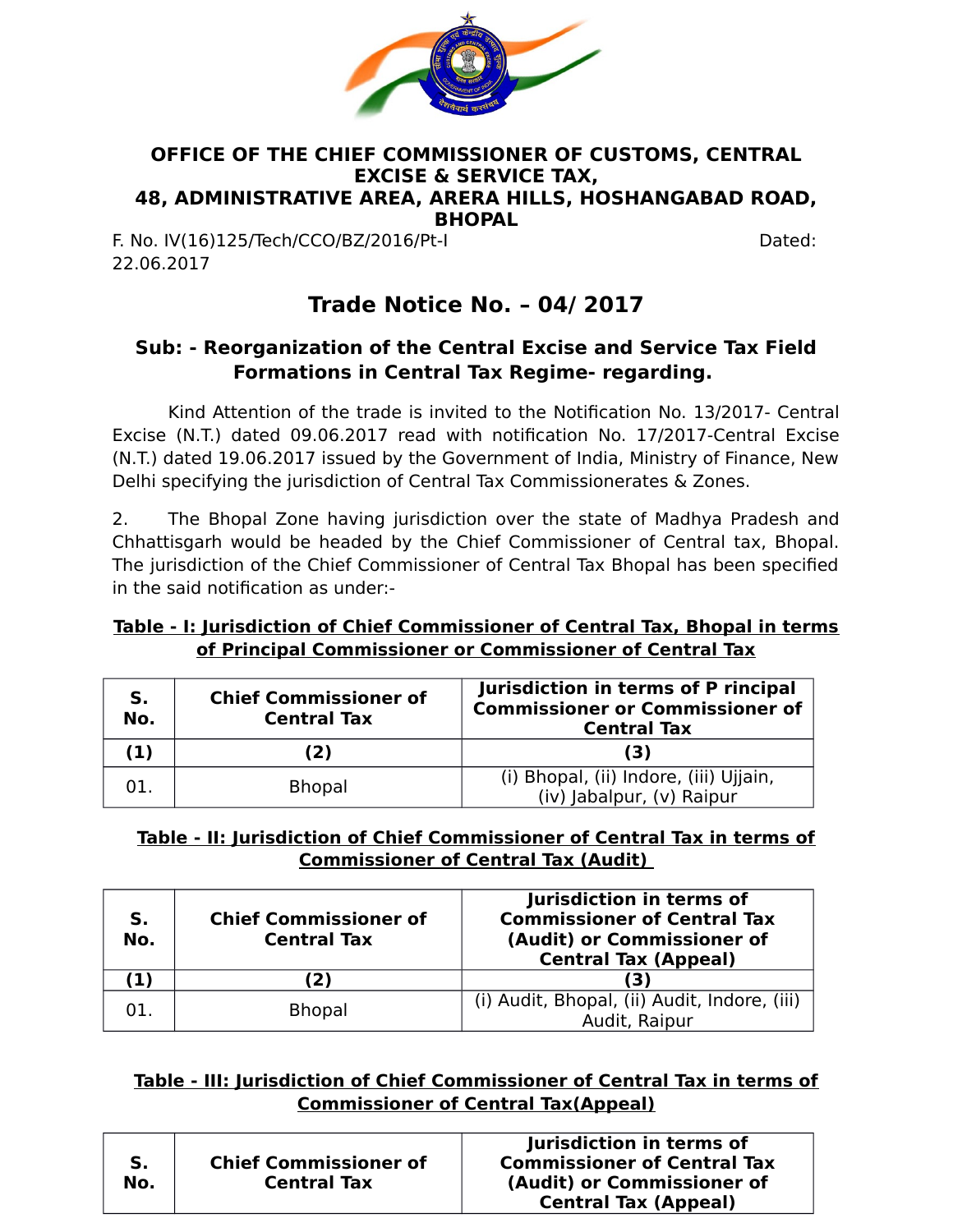| (1) | $\mathbf{2}$  | (3)                                                              |
|-----|---------------|------------------------------------------------------------------|
|     | <b>Bhopal</b> | (i) Appeal, Bhopal, (ii) Appeal, Indore,<br>(iii) Appeal, Raipur |

3. The jurisdiction of various Commissionerates of the Bhopal Zone has been specified as under:-

| S.<br>No. | <b>Principal Commissioner /</b><br><b>Commissioner of Central</b> | <b>Jurisdiction</b>                                                                                                                                                                                                                                        |
|-----------|-------------------------------------------------------------------|------------------------------------------------------------------------------------------------------------------------------------------------------------------------------------------------------------------------------------------------------------|
|           | Tax                                                               |                                                                                                                                                                                                                                                            |
| (1)       | (2)                                                               | (3)                                                                                                                                                                                                                                                        |
| 01.       | <b>Bhopal</b>                                                     | In the districts of Bhopal, Vidisha,<br>Raisen, Hoshangabad, Harda, Sehore,<br>Betul, Sagar, Rajgarh, Gwalior, Guna,<br>Bhind, Morena, Sheopur, Shivpuri,<br>Ashoknagar, Datia of Madhya Pradesh.                                                          |
| 02.       | Raipur                                                            | In the state of Chhattisgarh                                                                                                                                                                                                                               |
| 03.       | Indore                                                            | In the district of Indore and Dewas of<br>the state of Madhya Pradesh                                                                                                                                                                                      |
| 04.       | Ujjain                                                            | In the districts of Dhar, Khargone,<br>Badwani, Khandwa and Burhanpur,<br>Ratlam, Mandsaur, Neemuch, Jhabua,<br>Alirajpur, , Ujjain, Agar Malwa,<br>Shajapur in the State of Madhya<br>Pradesh                                                             |
| 05.       | Jabalpur                                                          | Districts of Jabalpur,<br>the<br>In In<br>Narsinghpur, Mandla, Dindori, Katni,<br>Umaria, Shahdol,<br>Anuppur,<br>Chhindwara, Seoni, Balaghat, Satna,<br>Panna, Rewa, Sidhi, Singroli, Damoh,<br>Chhatarpur & Tikamgarh of the State<br>of Madhya Pradesh. |

**Table - IV: Jurisdiction of Commissionerates of Central Tax**

4. Consequent to issuance of the said notification the jurisdiction of Division and Ranges of the Central Tax Commissionerates of Bhopal Zone have been reorganized as under:-

# **Table - V: Total No. of Divisions and Ranges in Central Tax Commissionerates**

| S.<br>No. | <b>Name of the Central</b><br><b>Tax Commissionerate</b> | No. of<br><b>Divisions</b> | <b>No. of Ranges</b> | Division-wise,<br><b>Range Wise</b><br><b>Jurisdiction</b> |
|-----------|----------------------------------------------------------|----------------------------|----------------------|------------------------------------------------------------|
| (1)       | (2)                                                      | 3)                         | (4)                  | (5)                                                        |
| 01.       | <b>Bhopal</b>                                            | 08                         | 42                   | As per Annexure                                            |
| 02        | Indore                                                   | 09                         | 46                   | As per Annexure<br>- 11                                    |
| 03        | Ujjain                                                   | 08                         | 40                   | As per Annexure<br>$-$ III                                 |
| 04        | Jabalpur                                                 | 08                         | 42                   | As per Annexure<br>$-IV$                                   |
| 05        | Raipur                                                   | 10                         | 50                   | As per Annexure<br>- V                                     |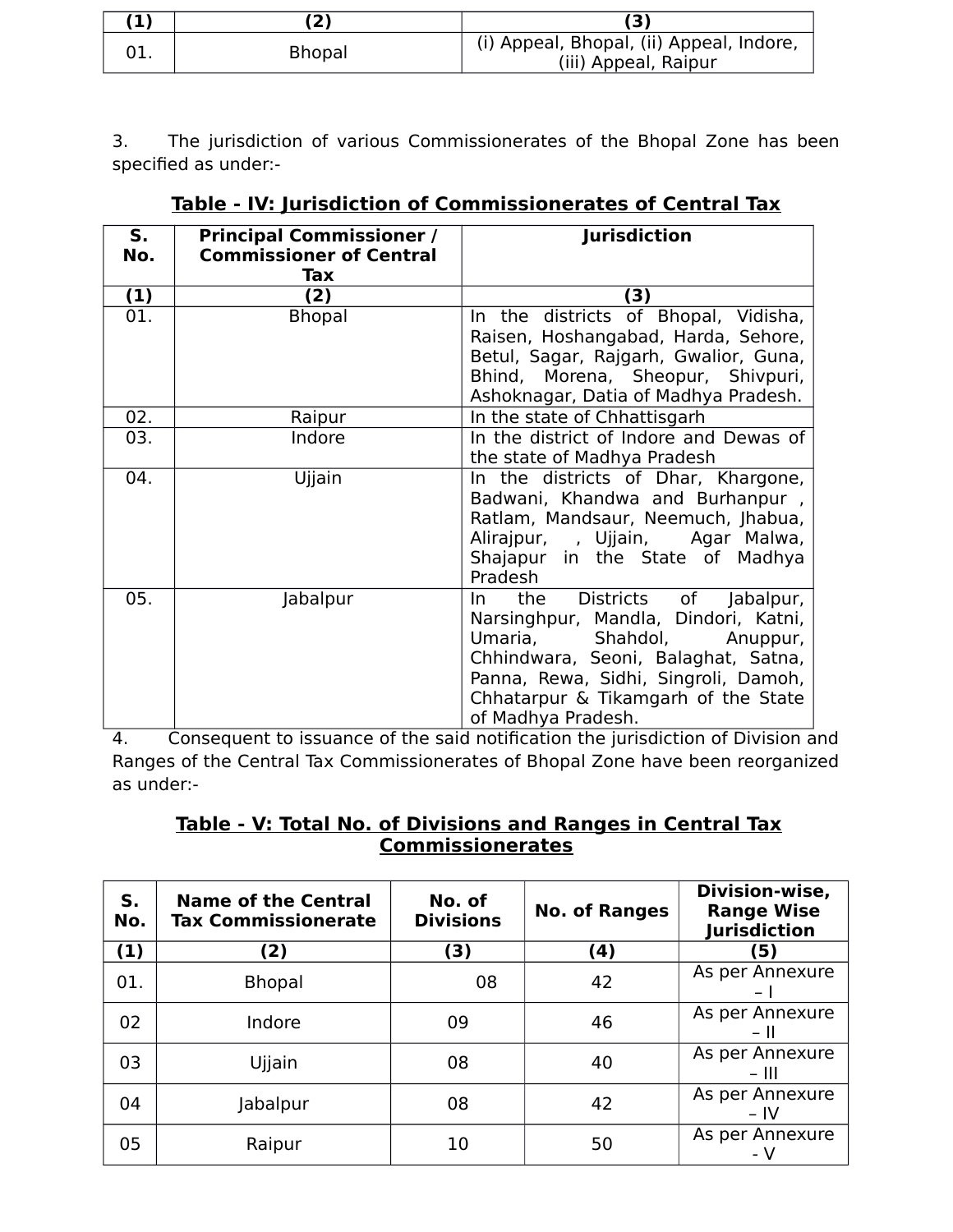5. The jurisdiction of Circles of Audit Commissionerates of Bhopal Zone has been reorganized as under:-

| S. No. | Name of the<br><b>Audit</b><br><b>Commissionerat</b><br>е | <b>No. of Circles</b> | Circle-wise<br>jurisdiction |
|--------|-----------------------------------------------------------|-----------------------|-----------------------------|
| (1)    | (2)                                                       | (3)                   | (4)                         |
| 01.    | <b>Bhopal</b>                                             | 6                     | As per Annexure<br>$- VI$   |
| 02.    | Indore                                                    | 6                     | As per Annexure<br>– VII    |
| 03.    | Raipur                                                    | 6                     | As per Annexure -           |

**Table - VI: Circle – wise Jurisdiction of Audit Commissionerates**

6. The Administrative jurisdiction of the Commissioner of Central Tax – Appeals for deciding the Appeals would be as under:-

| Table - VII: Jurisdiction of Commissioner of Central Tax - Appeals. |  |
|---------------------------------------------------------------------|--|
|                                                                     |  |

| S. No. | <b>Commissioner of</b><br><b>Central Tax - Appeals</b> | Jurisdiction in terms of<br><b>Principal Commissioner /</b><br><b>Commissioner of central</b><br>Tax |  |  |
|--------|--------------------------------------------------------|------------------------------------------------------------------------------------------------------|--|--|
| (1)    | (2)                                                    | (3)                                                                                                  |  |  |
| 01.    | <b>Bhopal</b>                                          | (i) Bhopal, (ii) Jabalpur                                                                            |  |  |
| 02.    | Indore                                                 | (i) Indore, (ii) Ujjain                                                                              |  |  |
| 03.    | Raipur                                                 | Raipur                                                                                               |  |  |

 7. All the Trade Asssociates, Chambers of Commerce & Industries and Members of Regional Advisory Committes under the jurisdiction of Commissionerates Bhopal, Jabalpur, Raipur, bilaspur, Indore and Ujjain are requested to bring the contents of the Trade Notice to the knowledge of their members and other concerned persons immediately.

> (Hemant A. Bhat) Chief Commissioner (BZ)

Copy forwarded for information to:-

- (1). Shri R. K. Mahajan, Zonal Member, Central Board of Excise and Customs, North Block, New Delhi.
- (2). The Principal Commissioner / Commissioner of Central Excise, Customs & Service Tax, Bhopal / Indore / Jabalpur / Raipur / Bilaspur / Ujjain
- (3). The Commissioner of Central Excise & Service Tax, Audit Commissionerate, Raipur / Indore.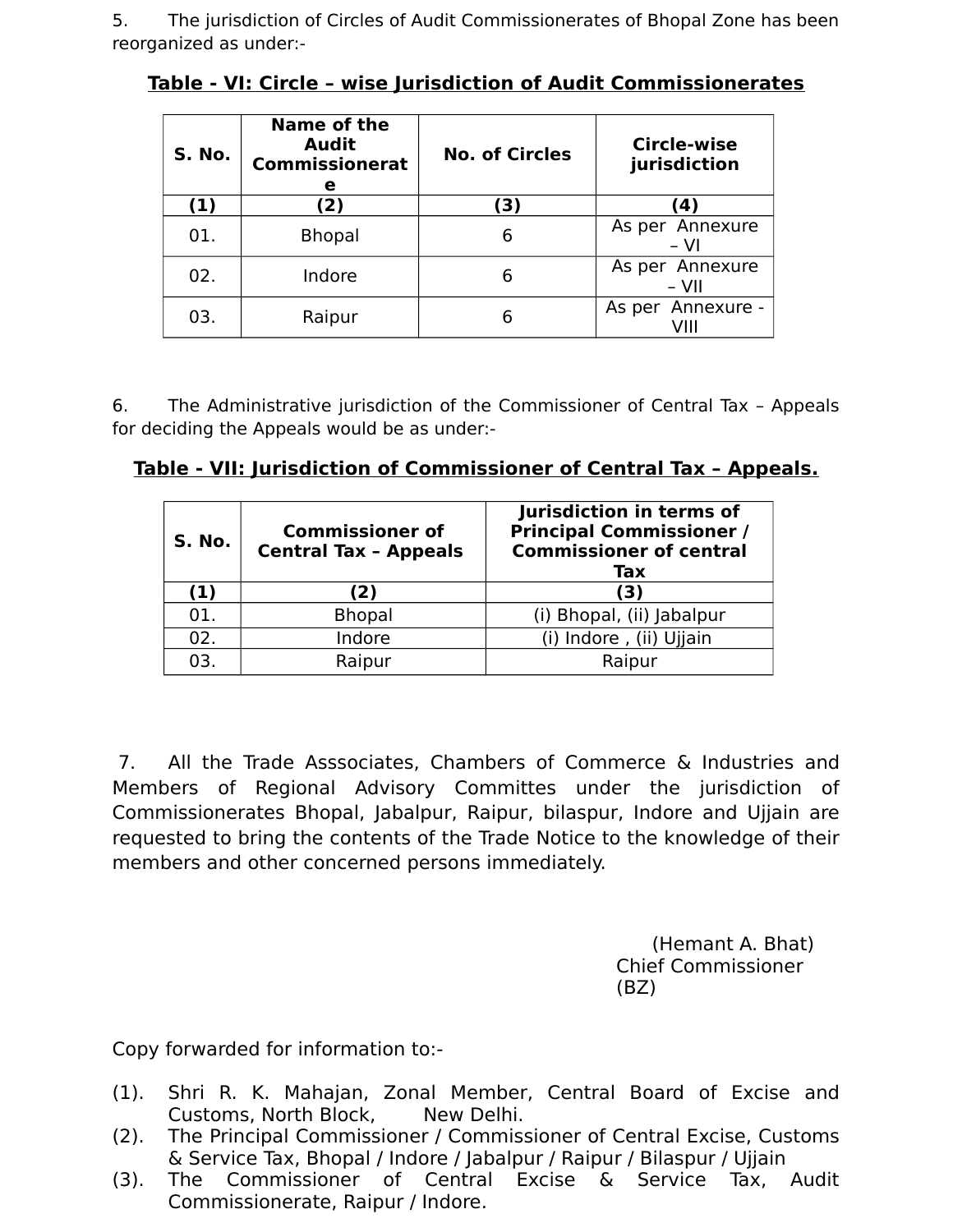- (4). The Commissioner of Central Excise & Service Tax, Appeal Commissionerate, Bhopal / Raipur.
- (5). The Directorate of Data Management, New Delhi.
- Webmaster, O/o the Chief Commissioner, Customs, Central Excise & Service Tax, Bhopal for updating on website.

Chief Commissioner (Bhopal

Zone)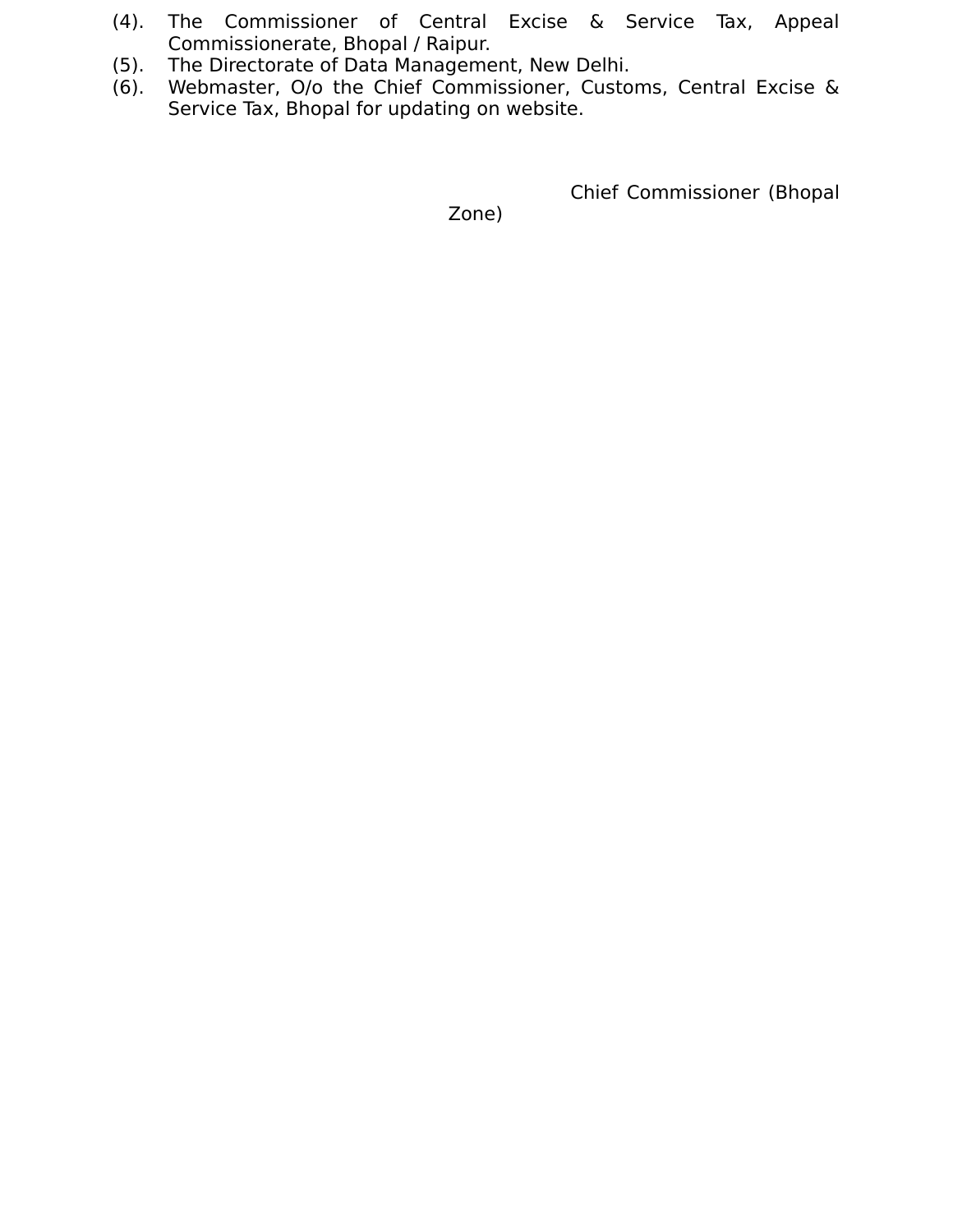#### **Annexure – I of the Trade Notice No. 04/2017 dated 22.6.2017 issued by Bhopal Zone Division-wise, range–wise jurisdictions of the Principal Commissioner of Central Tax, Bhopal Commissionerate**

| S.N | <b>Name of</b>   | Jurisdiction of the               | <b>Locatio</b>  | <b>Name of</b> | <b>Location</b> |                                                     |
|-----|------------------|-----------------------------------|-----------------|----------------|-----------------|-----------------------------------------------------|
| о.  | the Division     | <b>Division</b>                   | n of the        | the            | of the          | <b>Jurisdiction of the Range</b>                    |
|     |                  |                                   | <b>Division</b> | Range          | Range           |                                                     |
| 1.  | <b>Bhopal-I</b>  | Entire area to the East of        | <b>Bhopal</b>   | Range - I      | <b>Bhopal</b>   | BHEL, Habibganj Industrial Estate and Sectors A     |
|     |                  | Railway Line<br>Vidisha-Itarsi    |                 |                |                 | & B of Govindpura Industrial Area.                  |
|     |                  | passing through Bhopal upto       |                 | Range-II       | <b>Bhopal</b>   | Sectors C, D, E & G of Govindpura Industrial        |
|     |                  | BMC Limits $+$ All areas to the   |                 |                |                 | Area                                                |
|     |                  | east of Hoshangabad Road from     |                 | Range-III      | <b>Bhopal</b>   | Sectors F, H & I of Govindpura Industrial Area.     |
|     |                  | Pul Bogda/Jinsi in the North to   |                 | Range-IV       | <b>Bhopal</b>   | M.P.Nagar, Zone-II and Entire area to the south of  |
|     |                  | Habibganj under bridge in the     |                 |                |                 | Chetak Bridge and BHEL Road passing in front        |
|     |                  | south (i.e. covering area such as |                 |                |                 | of Carmel Convent School upto Awadhpuri &           |
|     |                  | Press Complex, M.P Nagar          |                 |                |                 | beyond within BMC limits in the east and within     |
|     |                  | Zone $-I & II$ .                  |                 |                |                 | BMC limits up to Samardha in South                  |
|     |                  |                                   |                 | Range-V        | <b>Bhopal</b>   | M.P.Nagar Zone-I, Press Complex and area of         |
|     |                  |                                   |                 |                |                 | east of hoshangabad Road from M.P.Nagar Zone-       |
|     |                  |                                   |                 |                |                 | I upto Pul Bogda/Jinsi. Entire area to the north of |
|     |                  |                                   |                 |                |                 | Chetak Bridge and BHEL Road passing in front        |
|     |                  |                                   |                 |                |                 | of Carmel Convent School upto Awadhpuri             |
|     |                  |                                   |                 |                |                 | within BMC limits in the east and upto Bhanpur      |
|     |                  |                                   |                 |                |                 | in North.                                           |
| 2.  | <b>Bhopal-II</b> | Entire area to the West of        | <b>Bhopal</b>   | Range-I        | <b>Bhopal</b>   | Entire BMC area to the South of Link Road No.3      |
|     |                  | Vidisha-Itarsi Railway Line       |                 |                |                 | (originating from Habibganj underbridge and         |
|     |                  | passing through Bhopal upto       |                 |                |                 | extending upto Bhadbhada Bridge) and thereafter     |
|     |                  | BMC Limits excluding all areas    |                 |                |                 | entire BMC area on the Neelbad Road.                |
|     |                  | to the east of Hoshangabad        |                 | Range-II       | <b>Bhopal</b>   | Entire area within North of Link Road No. 3         |
|     |                  | Road from Jinsi in the North to   |                 |                |                 | (originating from Habibganj underbridge and         |
|     |                  | Habibganj under bridge in the     |                 |                |                 | extending upto Bhadbhada Bridge) thereafter         |
|     |                  | south.                            |                 |                |                 | turning to Sair Sapata-entire van vihar, Upper      |
|     |                  |                                   |                 |                |                 | Lake, Lake view Road, S.V. Polytechnic, MLB         |
|     |                  |                                   |                 |                |                 | College, Professor Colony, area to the south of     |
|     |                  |                                   |                 |                |                 | Lower lake encompassing Fish Aquarium, PHQ,         |
|     |                  |                                   |                 |                |                 | Lily Talkies square, entire Jehangirabad, Jinsi and |
|     |                  |                                   |                 |                |                 | all area to the west of Hoshangabad Road from       |
|     |                  |                                   |                 |                |                 | Jinsi to Habibganj underbridge.                     |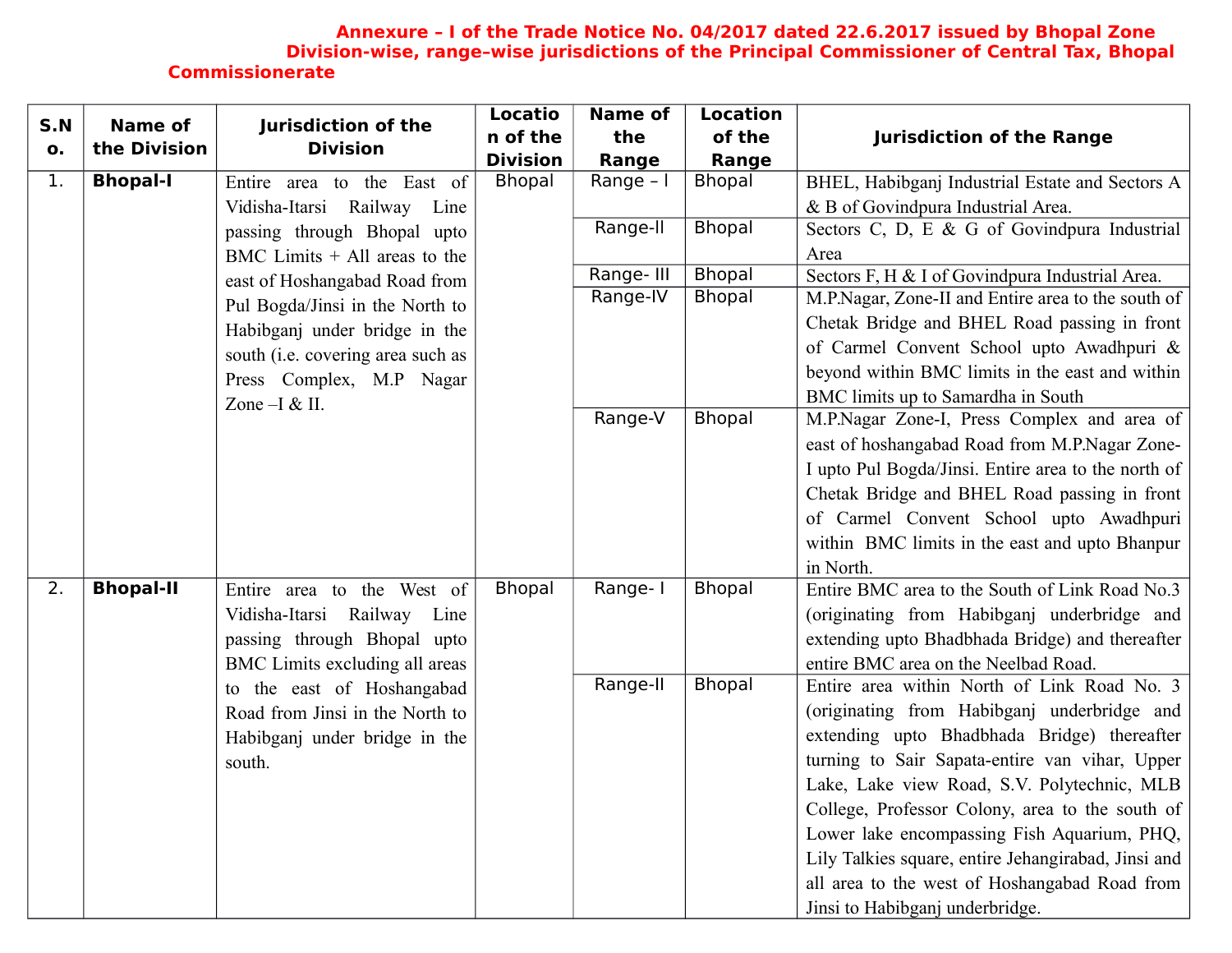|    |                   |                                |        | Range-III<br>Range-IV  | <b>Bhopal</b><br>Bhopal | Entire area encompassed and including area to the<br>west of Railway line from Jinsi to Berasia Road<br>(upto Chhola), then to the south of Bhopal-Indore<br>Railway line upto NH-12 Railway Crossing near<br>Panchavati colony thereafter to Lalghati square,<br>VIP road, Taliya, Bhoipura, Ram Nagar, Neelam<br>colony, Laxmi ganj and area upto Jinsi.<br>Entire area to the west of VIP Road & North of<br>Upper Lake from Khanugaon to Khajuri Jod and<br>encompassed by Bhauri Bypass road from |
|----|-------------------|--------------------------------|--------|------------------------|-------------------------|--------------------------------------------------------------------------------------------------------------------------------------------------------------------------------------------------------------------------------------------------------------------------------------------------------------------------------------------------------------------------------------------------------------------------------------------------------------------------------------------------------|
|    |                   |                                |        | Range-V                | <b>Bhopal</b>           | Khajuri Jod to Bhauri Naka and NH-12 on North<br>East upto Lalghati.<br>Entire area to the West of Railway Line [passing]<br>through Bhopal from Vidisha in the north to Itarsi<br>in the south] from Chola, entire area to the North<br>of Bhopal-Indore Railway Line from Chola to<br>Railway Crossing (near Panchvati Colony on NH-<br>12) encompassing and including all areas to the<br>west & North of NH-12 within BMC limits and<br>all area to the west of Bhauri Bypass Road upto            |
| 3. | <b>Bhopal-III</b> | Districts of Raisen,<br>Entire | Bhopal | Range-I,               | <b>Bhopal</b>           | Khajuri Jod.<br>Sectors A, B, C and D of MPAKVN of Old                                                                                                                                                                                                                                                                                                                                                                                                                                                 |
|    |                   | Vidisha and Tehsil Berasia     |        | Mandideep              |                         | Mandideep Industrial Area.                                                                                                                                                                                                                                                                                                                                                                                                                                                                             |
|    |                   | of Bhopal District             |        | Range-II,<br>Mandideep | <b>Bhopal</b>           | Area of Goharganj Tehsil of Raisen District on<br>the right side of NH12 (towards Goharganj)<br>beginning from the Kaliasot River Bridge at the<br>boundary of Goharganj Tehsil upto entire area of<br>Goharganj Tehsil on the right side of the NH12.                                                                                                                                                                                                                                                 |
|    |                   |                                |        | Range-III<br>Mandideep | <b>Bhopal</b>           | Area of Goharganj Tehsil of Raisen District on<br>the left side of NH12 (towards Hoshangabad)<br>excluding Range $-1$ above.                                                                                                                                                                                                                                                                                                                                                                           |
|    |                   |                                |        | Range-<br>Vidisha      | Vidisha                 | Entire area of Vidisha District and Tehsil Berasia<br>of District Bhopal.                                                                                                                                                                                                                                                                                                                                                                                                                              |
|    |                   |                                |        | Range-<br>Raisen       | Raisen                  | Entire area of Raisen District excluding<br>Goharganj tehsil of Raisen District.                                                                                                                                                                                                                                                                                                                                                                                                                       |
| 4. | <b>Bhopal-IV</b>  | Entire District Sehore & all   |        | Range                  | Sehore                  | Entire area of Sehore district except Budhni                                                                                                                                                                                                                                                                                                                                                                                                                                                           |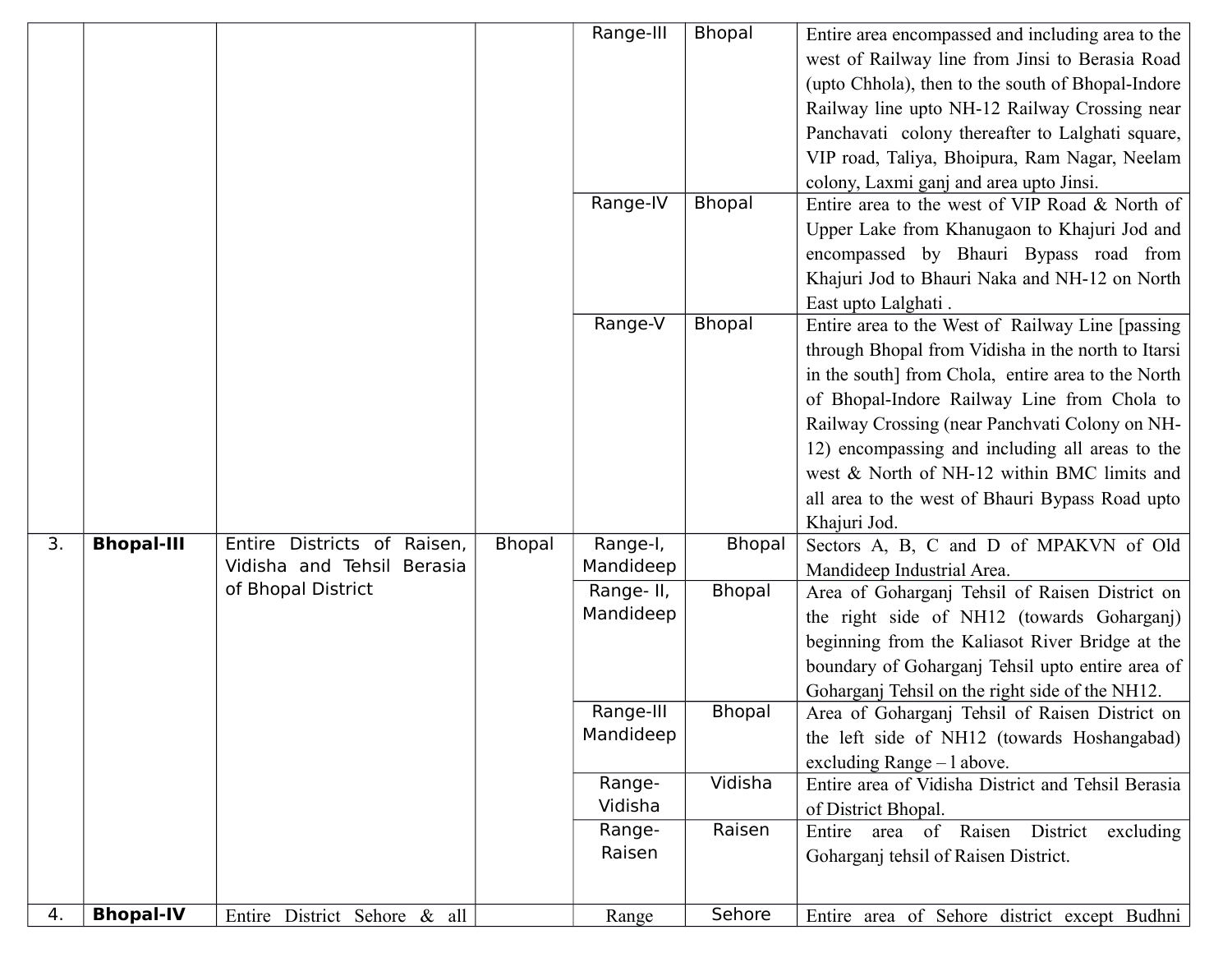|    |                 | of Tehsil Huzur of<br>Areas           |               | Sehore.                |               | Tehsil, All areas of Tehsil Huzur of Bhopal                            |
|----|-----------------|---------------------------------------|---------------|------------------------|---------------|------------------------------------------------------------------------|
|    |                 | which<br>District<br>Bhopal<br>are    |               |                        |               | District which are outside the limits of Bhopal                        |
|    |                 | outside the limits of Bhopal          |               |                        |               | Municipal Corporation.                                                 |
|    |                 | Corporation<br>Municipal<br>and       |               | Range                  | Hoshanga      | Entire area of Tehsil Hoshangabad, Seoni-Malwa                         |
|    |                 | entire Area of Rajgarh District.      |               | Hoshangaba             | bad           | and Dolariya of Hoshangabad District and Budhni                        |
|    |                 | Whole of Hoshangabad, Harda           |               | d                      |               | Tehsil of Sehore District.                                             |
|    |                 | and Betul District.                   |               | Range-Itarsi           | Itarsi        | Whole area of Tehsils Itarsi, Babai, Pipariya,                         |
|    |                 |                                       |               |                        |               | Bankhedi and Sohagpur of District Hoshangabad.                         |
|    |                 |                                       |               | Range Betul            | <b>Betul</b>  | Whole area of Betul and Harda District.                                |
|    |                 |                                       |               | Range-                 | Pilukhedi     | Whole area of Rajgarh District.                                        |
|    |                 |                                       |               | Rajgarh                |               |                                                                        |
| 5. | <b>Bhopal</b>   | Entire<br><b>Bhopal</b><br>in<br>area | <b>Bhopal</b> | Range-                 | <b>Bhopal</b> | Sectors A, B and D of MPAKVN of Old                                    |
|    | <b>Customs</b>  | Commissionerate                       |               |                        |               | Mandideep Industrial Area and area of Goharganj                        |
|    | <b>Division</b> |                                       |               | Mandideep-             |               | Tehsil of Raisen District on the right side of                         |
|    |                 |                                       |               |                        |               | NH12 (towards Goharganj) beginning from the                            |
|    |                 |                                       |               |                        |               | Kaliasot River Bridge at the boundary of                               |
|    |                 |                                       |               |                        |               | Goharganj Tehsil upto entire area of Goharganj                         |
|    |                 |                                       |               |                        |               | Tehsil on the right side of the NH12.                                  |
|    |                 |                                       |               | Range-                 | <b>Bhopal</b> | Sectors C of MPAKVN of Old Mandideep                                   |
|    |                 |                                       |               | Mandideep-             |               | Industrial Area and area of Goharganj Tehsil of                        |
|    |                 |                                       |               | $\mathbf{I}$           |               | Raisen District on the left side of NH12 (towards                      |
|    |                 |                                       |               |                        |               | Hoshangabad) excluding area of Range-1 as                              |
|    |                 |                                       |               |                        |               | above.                                                                 |
|    |                 |                                       |               | Range-                 | <b>Bhopal</b> | Entire districts of Bhopal, Vidisha, Sagar, Raisen                     |
|    |                 |                                       |               | Bhopal                 |               | excluding Goharganj Tehsil of Raisen District.                         |
|    |                 |                                       |               | Range-Itarsi           | Itarsi        | Entire districts of Hoshangabad, Betul and Harda                       |
|    |                 |                                       |               |                        |               | including Budhni tehsil of Sehore district.                            |
|    |                 |                                       |               | Range -                | Sehore        | Entire District of Sehore and Rajgarh excluding                        |
|    |                 |                                       |               | Sehore                 | Gwalior       | Budhni tehsil of Sehore district.                                      |
|    |                 |                                       |               | Range                  |               | Entire districts of Gwalior, Shivpuri, Datia,                          |
|    |                 |                                       |               | Gwalior                | Malanpur      | Morena, Sheopur, Guna & Ashok Nagar.<br>Entire area of Bhind District. |
|    |                 |                                       |               | Range                  |               |                                                                        |
| 6. | Sagar.          | of<br>District<br>Whole<br>Area       | Sagar         | Malanpur<br>Range - I, | Sagar         | Sagar Industrial Area, Chanatoria and Parsoria                         |
|    |                 | Sagar.                                |               | Sagar                  |               | revenue Circles of Sagar Tehsil of Sagar District,                     |
|    |                 |                                       |               |                        |               | Banda and Shahgarh Tehsil of Sagar District.                           |
|    |                 |                                       |               | Range - II             | Sagar         | Area of Sagar Municipal Corporation south of                           |
|    |                 |                                       |               |                        |               |                                                                        |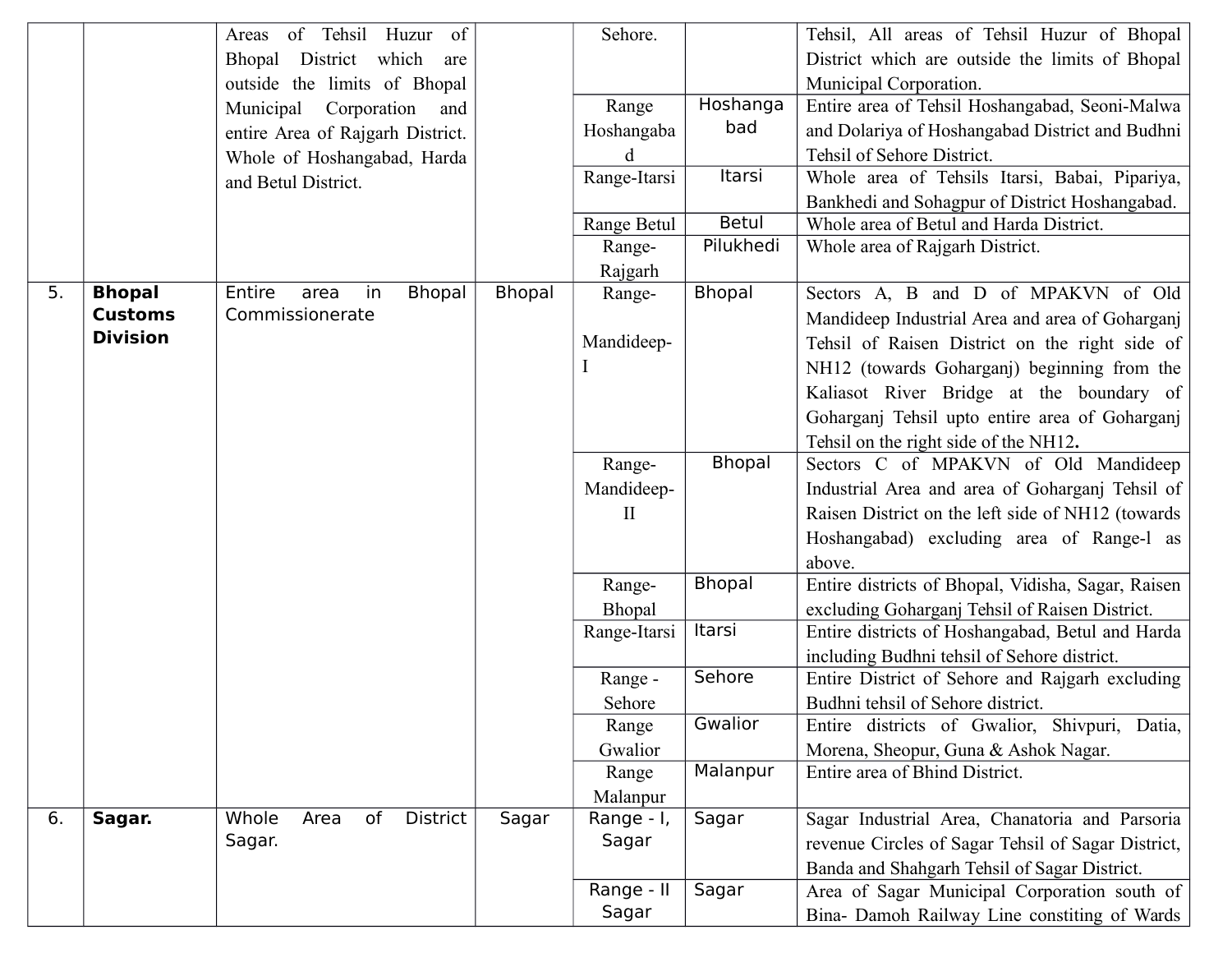|    |                   |                                                              |         |                      |              | No. 1 to 14 and 24 to 48. Raheli, Deori and Kesli               |
|----|-------------------|--------------------------------------------------------------|---------|----------------------|--------------|-----------------------------------------------------------------|
|    |                   |                                                              |         |                      |              | Tehsils of Sagar District.                                      |
|    |                   |                                                              |         | Range - III,         | Sagar        | Area of Sagar Municipal Corporation north of                    |
|    |                   |                                                              |         | Sagar                |              | Bina-Damoh Railway line consisting of Wards                     |
|    |                   |                                                              |         |                      |              | No. 15 to 23; Cantonment Area Sagar, Sadar                      |
|    |                   |                                                              |         |                      |              | Bazar Sagar, Whole of Sagar Tehsil of Sagar                     |
|    |                   |                                                              |         |                      |              | District (except the area of Sagar Municipal                    |
|    |                   |                                                              |         |                      |              | Corporation included in Range I & II, Industrial                |
|    |                   |                                                              |         |                      |              | Area, Sagar and Jaisinagar, Chanatoria and                      |
|    |                   |                                                              |         |                      |              | Parsoria revenue circles of Sagar Tehsil),                      |
|    |                   |                                                              |         | Range -              | Sagar        | Rahatgarh Tehsil of Sagar District, Jaisinagar                  |
|    |                   |                                                              |         | IV, Sagar            |              | Revenue Circle of Sagar Tehsil.                                 |
|    |                   |                                                              |         | Range -              | <b>Bina</b>  | Entire Bina Tehsil of Sagar District, Khurai,                   |
|    |                   |                                                              |         | <b>Bina</b>          |              | Malthone Tehsils of Sagar District.                             |
| 7. | <b>Gwalior-I</b>  | Entire area of Gwalior City,                                 | Gwalior | Range -              | Shivpuri     | Entire Area of Tehsil Dabra, Bhitarwar and                      |
|    |                   | entire area of Tehsils Dabra,                                |         | Shivpuri             |              | Ghattigaon of Dist Gwalior, Entire area of                      |
|    |                   | Bhitarwar & Ghattigaon of                                    |         |                      |              | Distict Shivpuri.<br>Entire Area of Gwalior City to the left of |
|    |                   | Gwalior District and entire area                             |         | Range - I<br>Gwalior | Gwalior      | Gwalior Railway Station to Dholpur Road                         |
|    |                   | Shivpuri<br>of<br>and<br>Sheopur                             |         |                      |              | (Via Shinde ki Chawani) and to the right to                     |
|    |                   | Districts.                                                   |         |                      |              | Gwalior Railway Station to Jhansi Road.                         |
|    |                   |                                                              |         | Range - II           | Gwalior      | Entire Area of Gwalior City to the right of                     |
|    |                   |                                                              |         | Gwalior              |              | Gwalior Railway Station to Dholpur Road                         |
|    |                   |                                                              |         |                      |              | (Via Shinde ki Chawani) and to the left of                      |
|    |                   |                                                              |         |                      |              | Gwalior Railway Station to Bhind Road.                          |
|    |                   |                                                              |         | Range - III          | Gwalior      | Entire Area of Gwalior City to the right of                     |
|    |                   |                                                              |         | Gwalior.             |              | Gwalior Railway Station to Bhind Road and                       |
|    |                   |                                                              |         |                      |              | to the left of Gwalior Railway Station to                       |
|    |                   |                                                              |         |                      |              | Jhansi Road.                                                    |
|    |                   |                                                              |         | Range -              | Sheopur      | Entire area of Gwalior City and District                        |
|    |                   |                                                              |         | Sheopur              |              | Gwalior not covered under Range I to IV                         |
| 8. | <b>Gwalior-II</b> |                                                              | Gwalior | Range-               | <b>Bhind</b> | above and District Sheopur.<br><b>Entire Bhind District.</b>    |
|    |                   | Entire area of Districts Datia,<br>Morena, Guna, Ashok Nagar |         | <b>Bhind</b>         |              |                                                                 |
|    |                   |                                                              |         | Range-               | Datia        | Entire Area of District Datia.                                  |
|    |                   | and Bhind (including Industrial                              |         | Datia                |              |                                                                 |
|    |                   | Area Malanpur) and entire area                               |         | Range-               | Morena       | Entire Morena District.                                         |
|    |                   | to the left & right side of NH 92                            |         | Morena               |              |                                                                 |
|    |                   | towards Bhind from Gwalior.                                  |         | Range                | Guna         | Entire District of Guna.                                        |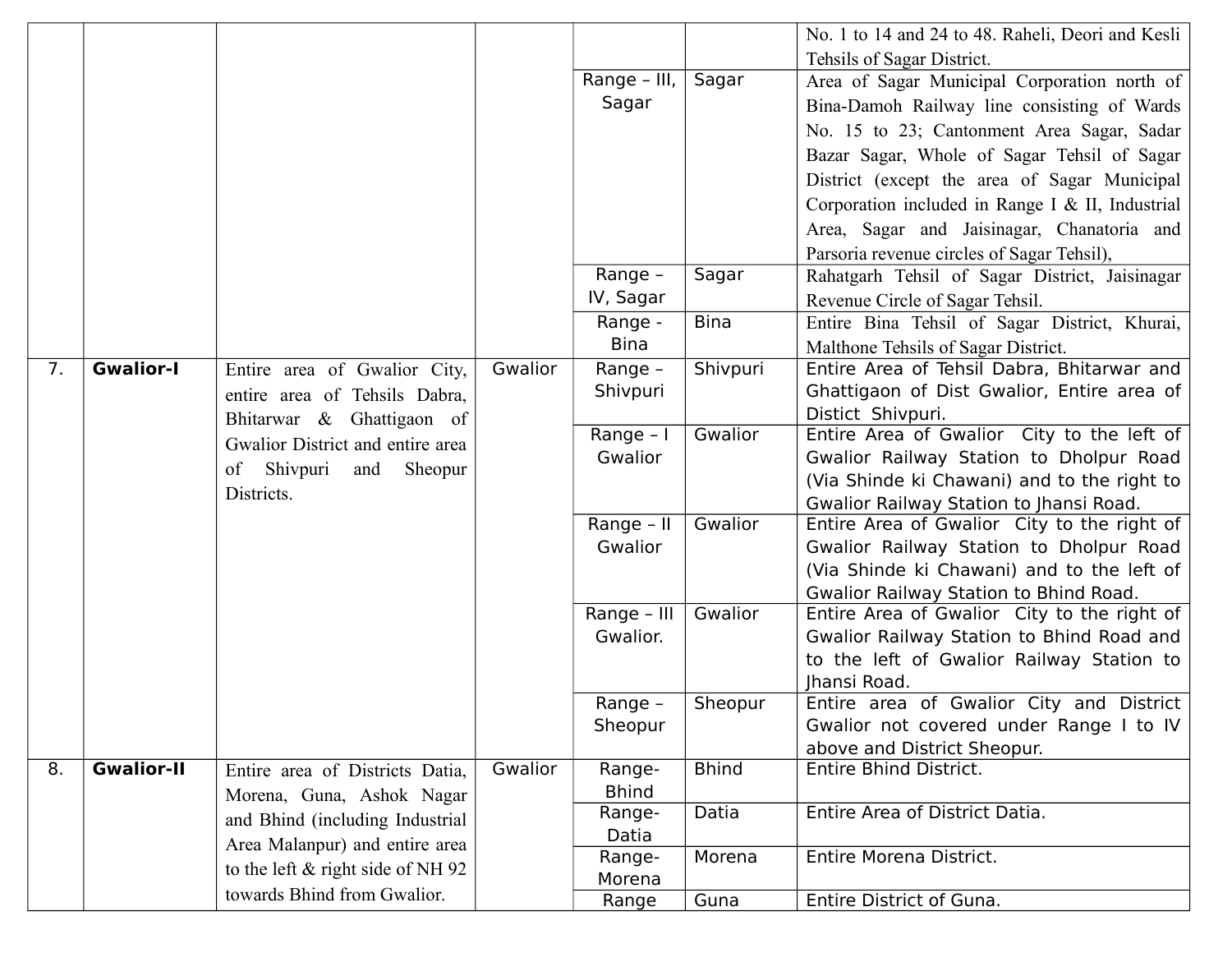|  | -Guna   |       |                                 |
|--|---------|-------|---------------------------------|
|  | Range - | Ashok | Entire District of Ashok Nagar. |
|  | Ashok   | Nagar |                                 |
|  | Nagar   |       |                                 |

 **Annexure – II of the Trade Notice No. 04/2017 dated 22.6.2017 issued by Bhopal**

#### **Zone**

**Division-wise, range–wise jurisdictions of the Commissioner of Central Tax , Indore Commissionerates** 

| S.N<br>0. | Name of<br>the<br><b>Division</b> | Jurisdiction of the<br><b>Division</b>                                                                             | <b>Location</b><br>оf<br><b>Division</b> | Name of<br>the Range | Locati<br>on of<br>Range | <b>Jurisdiction of the Range</b>                                                                                                                                    |
|-----------|-----------------------------------|--------------------------------------------------------------------------------------------------------------------|------------------------------------------|----------------------|--------------------------|---------------------------------------------------------------------------------------------------------------------------------------------------------------------|
|           |                                   | From left hand side of                                                                                             | Indore                                   | <b>RANGE-I</b>       | Indore                   | Assessees situated in the area of Ward No. 1 to 2 of<br>Indore Municipal Corporation and both sides of<br>Dhar Road from Chandan nagar square to Betma.             |
| 1.        | Indore-I                          | road from CAT Choura<br>to Futi Kothi to<br>Maharana Pratap statue<br>to BadaGanpati and<br>from left hand side of |                                          | <b>RANGE-II</b>      | Indore                   | Assessees situated in the area of Ward No. 3, 4,5<br>and 15 of Indore Municipal Corporation                                                                         |
|           |                                   |                                                                                                                    |                                          | Range -III           | Indore                   | Assessees situated in the area of Ward No. 6 (only<br>area falling under jurisdiction of Indore -I, Division)<br>and 70 of Indore Municipal Corporation             |
|           |                                   | road from Bada Ganpati<br>up to & including<br>Depalpur Tehsil.                                                    |                                          | Range-IV-            | Indore                   | Assessees situated in the area of<br>Ward No.<br>71,83,84 and 85 of Indore Municipal Corporation<br>and all other assesses this Division not specified<br>elsewhere |
|           |                                   |                                                                                                                    |                                          | <b>RANGE-V</b>       | Indore                   | All assesses situated in the Depalpur Tehsil.                                                                                                                       |
| 2.        | Indore-II                         | From Right hand side of<br>road from BadaGanpati                                                                   | Indore                                   | <b>RANGE-1</b>       | Indore                   | Assessees situated in the area of Ward No. 7 and<br>13 of Indore Municipal Corporation                                                                              |
|           |                                   | to Depalpur Road, and                                                                                              |                                          | <b>RANGE-II</b>      | Indore                   | Assessees situated in the area of Sector A & B of                                                                                                                   |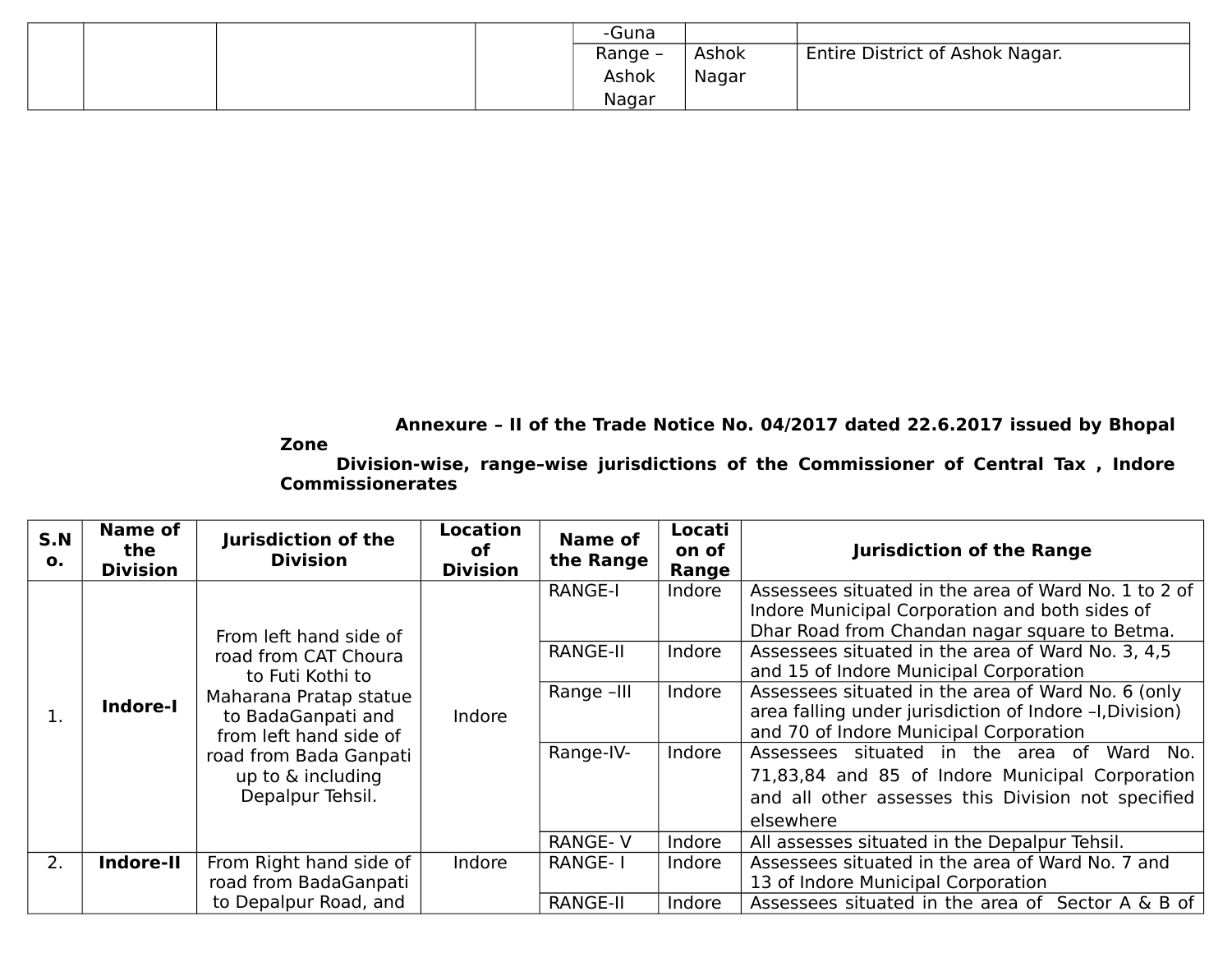|    |            |                                                                                         |        |                        |        | Sanwer Road industrial area of Ward No 18 of                                     |
|----|------------|-----------------------------------------------------------------------------------------|--------|------------------------|--------|----------------------------------------------------------------------------------|
|    |            |                                                                                         |        |                        |        | <b>Indore Municipal Corporation</b>                                              |
|    |            |                                                                                         |        | <b>RANGE-III</b>       | Indore | Assessees situated in the area of Sector E of                                    |
|    |            |                                                                                         |        |                        |        | Sanwer Road industrial area of Ward No 18 of                                     |
|    |            |                                                                                         |        |                        |        | <b>Indore Municipal Corporation</b>                                              |
|    |            |                                                                                         |        | <b>RANGE-IV</b>        | Indore | Assessees situated in the area of Ward No.9 and 17                               |
|    |            | left hand side of Road                                                                  |        |                        |        | of Indore Municipal Corporation, Kila Maidan                                     |
|    |            | from BadaGanpati to                                                                     |        |                        |        | Industrial Area and area of boths side of Chota                                  |
|    |            | Kilamaidan to Marimata                                                                  |        |                        |        | Bangadha Road.                                                                   |
|    |            | Chouraha and left hand                                                                  |        | RANGE-V                | Indore | Assessees situated in the area of Ward No 14 of                                  |
|    |            | side of Sanwer Road up<br>to Sanwer tehsil of<br>Indore District.<br>Right hand side of |        |                        |        | Indore Municipal Corporation and all other assesses                              |
|    |            |                                                                                         |        |                        |        | this Division not specified elsewhere                                            |
|    |            |                                                                                         |        | Range-I                | Indore | Assessees situated in the area of Sector "C" of                                  |
|    |            | Sanwer Road from                                                                        |        |                        |        | Sanwer Road Industrial area.                                                     |
|    |            | Marimata square upto<br>Sanwer Tehsil of Indore                                         |        | Range-II               | Indore | Assessees situated in the area of Sector D & F of                                |
|    |            |                                                                                         |        |                        |        | Sanwer Road industrial area                                                      |
|    |            | District and left hand<br>side road from Mari                                           |        | Range-III              | Indore | Assessees situated in the area of Ward No 22,28                                  |
|    |            | mata Square to Jail to                                                                  |        |                        |        | and 29 of Indore Municipal Corporation                                           |
| 3. | Indore-III | Rajkumar Mill to                                                                        | Indore | Range-IV               | Indore | Assessees situated in the area of Ward No 23 of<br>Indore Municipal Corporation. |
|    |            | Patnipura upto Rasoma                                                                   |        | $\overline{Range}$ - V | Indore | Left side of AB Road from Dewas Naka to Dewas                                    |
|    |            | Lab square of A.B. Road                                                                 |        |                        |        | (Lasudia Mori Industrial Area) and all other                                     |
|    |            | and left hand side of AB                                                                |        |                        |        | assesses this Division not specified elsewhere.                                  |
|    |            | Road from Rasom Lab                                                                     |        |                        |        |                                                                                  |
|    |            | square upto Dewas.                                                                      |        |                        |        |                                                                                  |
|    |            |                                                                                         |        |                        |        |                                                                                  |
| 4. | Indore-IV  | Right hand side of                                                                      | Indore | Range-I                | Indore | Assessees situated in the area of Ward No 30 and                                 |
|    |            | A.B.Road from                                                                           |        |                        |        | 31, of Indore Municipal Corporation                                              |
|    |            | Bhawarkuan square                                                                       |        | Range -II              | Indore | Assessees situated in the area of Ward No 40,41                                  |
|    |            | upto Dewas and left                                                                     |        |                        |        | and 42 of Indore Municipal Corporation                                           |
|    |            | hand side of Khandwa                                                                    |        | Range-III              | Indore | Assessees situated in the area of SR Compound                                    |
|    |            | road from Bhawarkuan                                                                    |        |                        |        | and SDA Compound and in the area of Ward No 37                                   |
|    |            | upto Simrol.                                                                            |        |                        |        | of Indore Municipal Corporation and assessees                                    |
|    |            |                                                                                         |        |                        |        | situated in villages of Dakachiya, Barlai, Lasudiya                              |
|    |            |                                                                                         |        |                        |        | Mori, Mayakhedi, arandiya, gram nipaniya, gram<br>pipliyakumar.                  |
|    |            |                                                                                         |        | Range - IV             | Indore | Assessees situated in the area of Ward No 48, 49,                                |
|    |            |                                                                                         |        |                        |        | 52, 53 and 54 of Indore Municipal Corporation.                                   |
|    |            |                                                                                         |        | Range - V              | Indore | Assessees situated in the area of Ward No. 64 and                                |
|    |            |                                                                                         |        |                        |        | 75 of Indore Municipal Corporation                                               |
|    |            |                                                                                         |        | Range - VI             | Indore | Assessees situated in the area of Ward No 51 of                                  |
|    |            |                                                                                         |        |                        |        | Indore Municipal Corporation and all other assesses                              |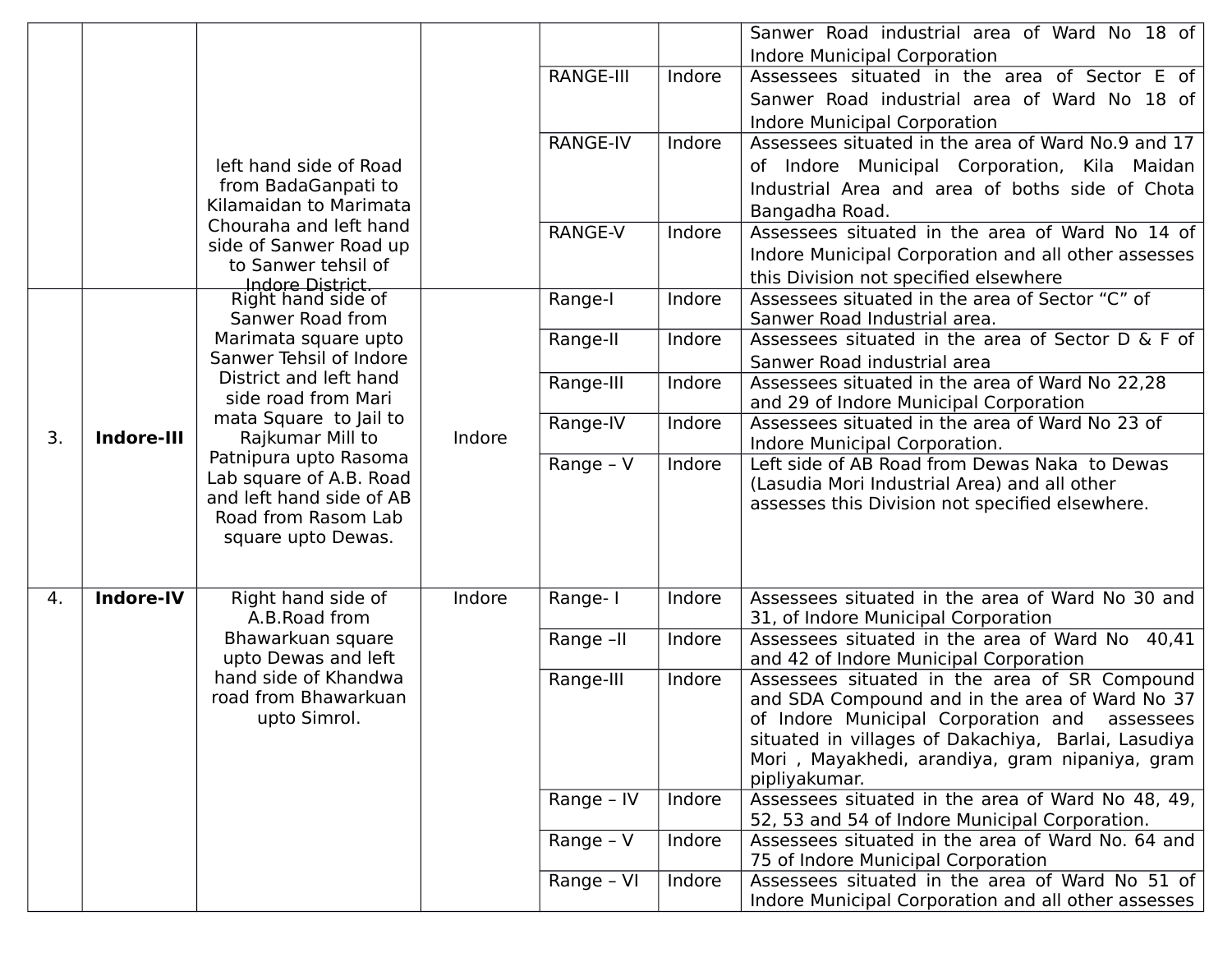|    |                  |                                              |        |             |        | this Division not specified elsewhere                |
|----|------------------|----------------------------------------------|--------|-------------|--------|------------------------------------------------------|
|    |                  |                                              |        | Range - VII | Indore | Assessees situated in the area of right side of A.B. |
|    |                  |                                              |        |             |        | Road Bypass from Tejaji Nagar up to Dewas and        |
|    |                  |                                              |        |             |        | both side of Nemawar Road from Lakhani Chouraha      |
|    |                  |                                              |        |             |        | upto area of Indore District (including Ralamandal   |
|    |                  |                                              |        |             |        | & Mirzapur Village).                                 |
|    |                  | Right hand side of AB                        |        | Range - I   | Indore | Assessees situated in the area of Ward No 77, 80,    |
|    |                  | road from Palasia                            |        |             |        | 81 & 82 of Indore Municipal Corporation.             |
|    |                  | Sequare to Bhawarkuan                        |        | Range - II  | Indore | Assessees situated in the area of Ward No 66 and     |
|    |                  | and right hand side of                       |        |             |        | 78 of Indore Municipal Corporation                   |
|    |                  | Khandwa road from                            |        |             |        | Assessees situated in the area of Ward No 73 and     |
|    |                  | Bhawarkuan upto                              |        | Range - III | Indore |                                                      |
|    |                  | simrol and left hand                         |        |             |        | 74 of Indore Municipal Corporation                   |
|    |                  | side of Road from                            |        | Range - IV  | Indore | All Industrial Area around Mhow and Rau              |
|    |                  |                                              |        | Range - $V$ | Indore | Assessees situated in the area of Ward No 63 of      |
| 5. | Indore-V         | Palasia Square upto                          | Indore |             |        | Indore Municipal Corporation and all other assesses  |
|    |                  | Shastri Bridge and left<br>side of road from |        |             |        | of this Division not specified elsewhere.            |
|    |                  | Shastri Bridge to patel                      |        |             |        |                                                      |
|    |                  |                                              |        |             |        |                                                      |
|    |                  | bridge and left side of                      |        |             |        |                                                      |
|    |                  | road from Patel Bridge                       |        |             |        |                                                      |
|    |                  | upto rajmohalla and left                     |        |             |        |                                                      |
|    |                  | hand side of road from                       |        |             |        |                                                      |
|    |                  | rajmohalla to CAT<br>chouraha.               |        |             |        |                                                      |
|    |                  | Right hand side of Road                      |        | Range - I   | Indore | Assessees situated in the area of koshti samaj ki    |
|    |                  | from Palasia Square,                         |        |             |        | dharmshala to siyaganj police chowki, of Ward        |
|    |                  | M.G.Road through                             |        |             |        | No.60 of Indore Municipal Corporation                |
|    |                  | Shashtri Bridge upto                         |        | Range - II  | Indore | Assessees situated in the area of Ward No 60 not     |
|    |                  | Bada Ganpati and right                       |        |             |        | covered under Range-I of this Division.              |
|    |                  | hand side of road from                       |        | Range - III | Indore | Assessees situated in the area of jail road, imli    |
|    |                  | Bada Ganpati to Mari                         |        |             |        | bazaar, khajuri bazaar and aada bazaar.              |
| 6. | <b>Indore-VI</b> | mata Chauraha to Jail                        | Indore | Range - IV  | Indore | Assessees situated in the area of Sarafa bazaar,     |
|    |                  | to Rajkumar Mill to                          |        |             |        | Bartan Bazaar, Marothiya and Bohra Bazaar.           |
|    |                  | Patnipura upto Rasoma                        |        | Range - V   | Indore | Assessees situated in the area of MTH Cloth Market   |
|    |                  | Lab square of A.B. Road                      |        |             |        | upto Bada Ganpati and all other assesses of this     |
|    |                  | and from right hand                          |        |             |        | Division not specified elsewhere.                    |
|    |                  | side of AB Road from                         |        |             |        |                                                      |
|    |                  | Rasoma Lab Square                            |        |             |        |                                                      |
|    |                  | upto Palasia Square.                         |        |             |        |                                                      |
| 7. | Indore -         | Left hand side of MG                         | Indore | Range - I   | Indore | Assessees situated in the area of Ward No 46 and     |
|    | VII              | Road from Shashtri                           |        |             |        | 47 of Indore Municipal Corporation                   |
|    |                  | Bridge to Bada Ganpati                       |        | Range - II  | Indore | Assessees situated in the area of Ward No 25 and     |
|    |                  | and left hand side of                        |        |             |        | 26 of Indore Municipal Corporation                   |
|    |                  | Road from Bada                               |        | Range - III | Indore | Assessees situated in the area of Ward No 57 and     |
|    |                  | Ganapati through                             |        |             |        | 58 of Indore Municipal Corporation                   |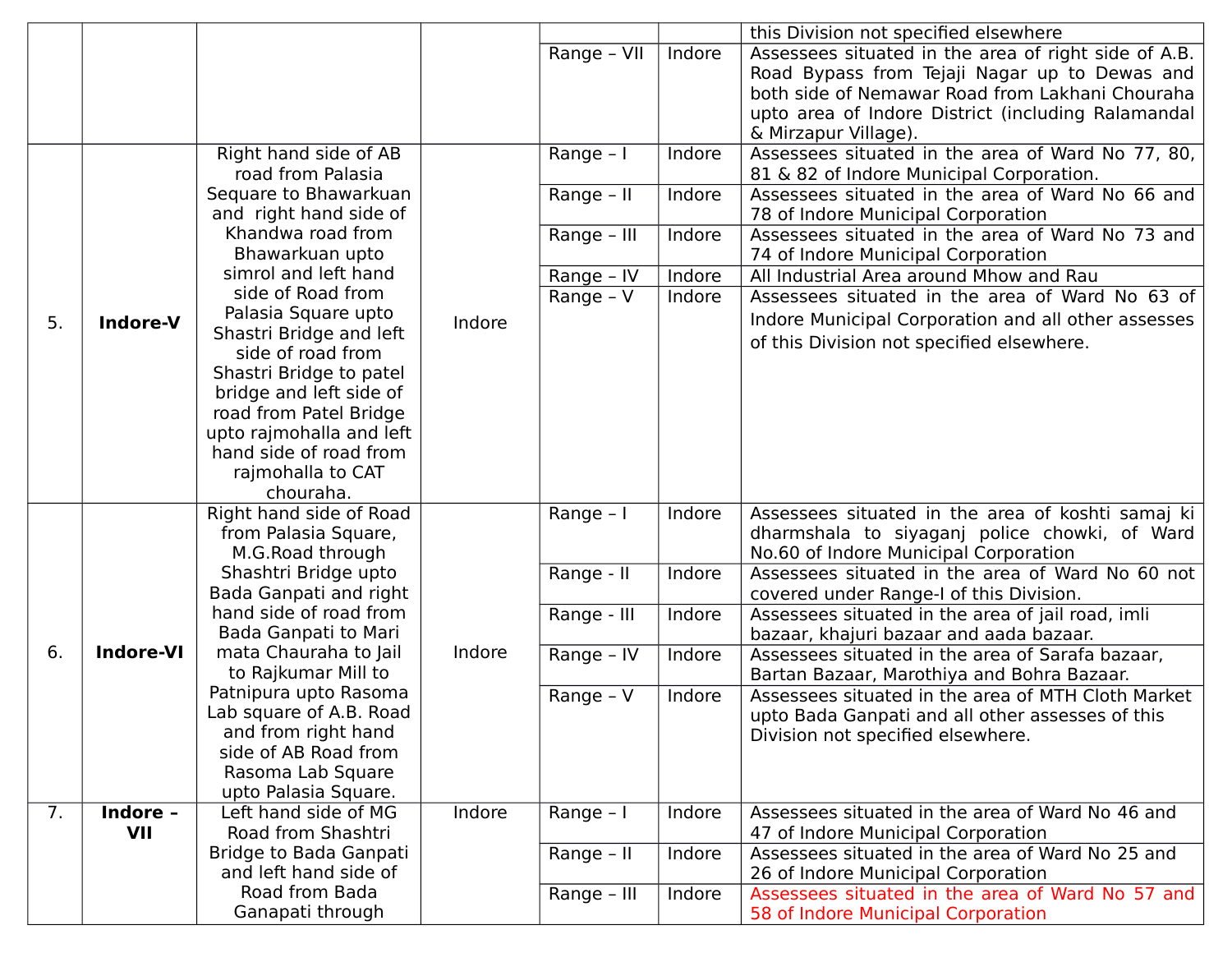|    |                                          |                                                                             |                                | Range - IV              | Indore                                                                                                                                                                                                                                                                                                                                                                                                                                         | Assessees situated in the area of Ward No 56 of<br><b>Indore Municipal Corporation</b>                                                                                                                                                                                                                                                                                                                                                                                                                                                 |
|----|------------------------------------------|-----------------------------------------------------------------------------|--------------------------------|-------------------------|------------------------------------------------------------------------------------------------------------------------------------------------------------------------------------------------------------------------------------------------------------------------------------------------------------------------------------------------------------------------------------------------------------------------------------------------|----------------------------------------------------------------------------------------------------------------------------------------------------------------------------------------------------------------------------------------------------------------------------------------------------------------------------------------------------------------------------------------------------------------------------------------------------------------------------------------------------------------------------------------|
|    |                                          | Rajmohalla upto Patel<br>bridge and left hand<br>side of road from patel    |                                | Range - V               | Indore                                                                                                                                                                                                                                                                                                                                                                                                                                         | All other assesses of this Division not specified<br>elsewhere.                                                                                                                                                                                                                                                                                                                                                                                                                                                                        |
|    |                                          |                                                                             |                                | Range - I<br>Range - II | Dewas<br>Dewas                                                                                                                                                                                                                                                                                                                                                                                                                                 | Entire Area falling on both side of NH 3 (A.B.Road)<br>starting from Shipra river to Dewas Bypass. Dewas<br>Industrial Area No. 1 at the left side along the<br>roadside of TATA International up to Tata Chauraha.<br>Right side of Dewas bypass Road up to Bhopal<br>Chauraha. Left side of A.B. Road of city area from<br>Ujjain road corner to Maski bypass chauraha<br>Entire Area falling under Industrial area No 2 of<br>MPAKVN, includes M/s Naveen fluorine ltd., 100%<br>EOU, Industrial area No 2, Dewas. Entire city area |
|    |                                          |                                                                             |                                |                         |                                                                                                                                                                                                                                                                                                                                                                                                                                                | on the Right side of A.B. Road from sayaji dwar to<br>Maksi bypass chauraha and on the east upto<br>bypass road.                                                                                                                                                                                                                                                                                                                                                                                                                       |
| 8. | <b>Dewas</b>                             | Jurisdiction of this<br>division extends to the<br>whole of the district of | Dewas                          | Range - III             | Dewas                                                                                                                                                                                                                                                                                                                                                                                                                                          | Entire Area of Industrial Area No 1 from Tata<br>Chauraha to Dewas City. Left side of A.B Road of<br>city area up to Ujjain road corner.                                                                                                                                                                                                                                                                                                                                                                                               |
|    | Dewas in the state of<br>M.P.            |                                                                             | Range - IV                     | Dewas                   | Entire area falling under Industrial area No 3 of<br>MPAKVN. Entire city area on the right side of A.B.<br>Road from Vikas Nagar Bawadiya to sayaji dwar<br>and on the east upto bypass road. Entire area of<br>Dewas District excluding the area covered under<br>Range I to III above which includes Siya Industrial<br>area, Sonkacch Tehsil, Bagli Tehsil, Kannod and<br>Tonk Khurd Tehsil and includes rest of the city area<br>of Dewas. |                                                                                                                                                                                                                                                                                                                                                                                                                                                                                                                                        |
| 9. | <b>Indore</b>                            |                                                                             | Indore                         | Customs                 | Indore                                                                                                                                                                                                                                                                                                                                                                                                                                         | Assessees situated in the area of Jurisdiction of GST                                                                                                                                                                                                                                                                                                                                                                                                                                                                                  |
|    | <b>Customs</b><br><b>Division</b>        | Jurisdiction of this<br>Division extends to the<br>whole of the district of |                                | Range I,<br>Indore      |                                                                                                                                                                                                                                                                                                                                                                                                                                                | Division-I and II, Indore                                                                                                                                                                                                                                                                                                                                                                                                                                                                                                              |
|    | Indore and Dewas of<br>the state of M.P. |                                                                             | Customs<br>Range II,<br>Indore | Indore                  | Assessees situated in the area of Jurisdiction of GST<br>Division-III, VI and VII, Indore                                                                                                                                                                                                                                                                                                                                                      |                                                                                                                                                                                                                                                                                                                                                                                                                                                                                                                                        |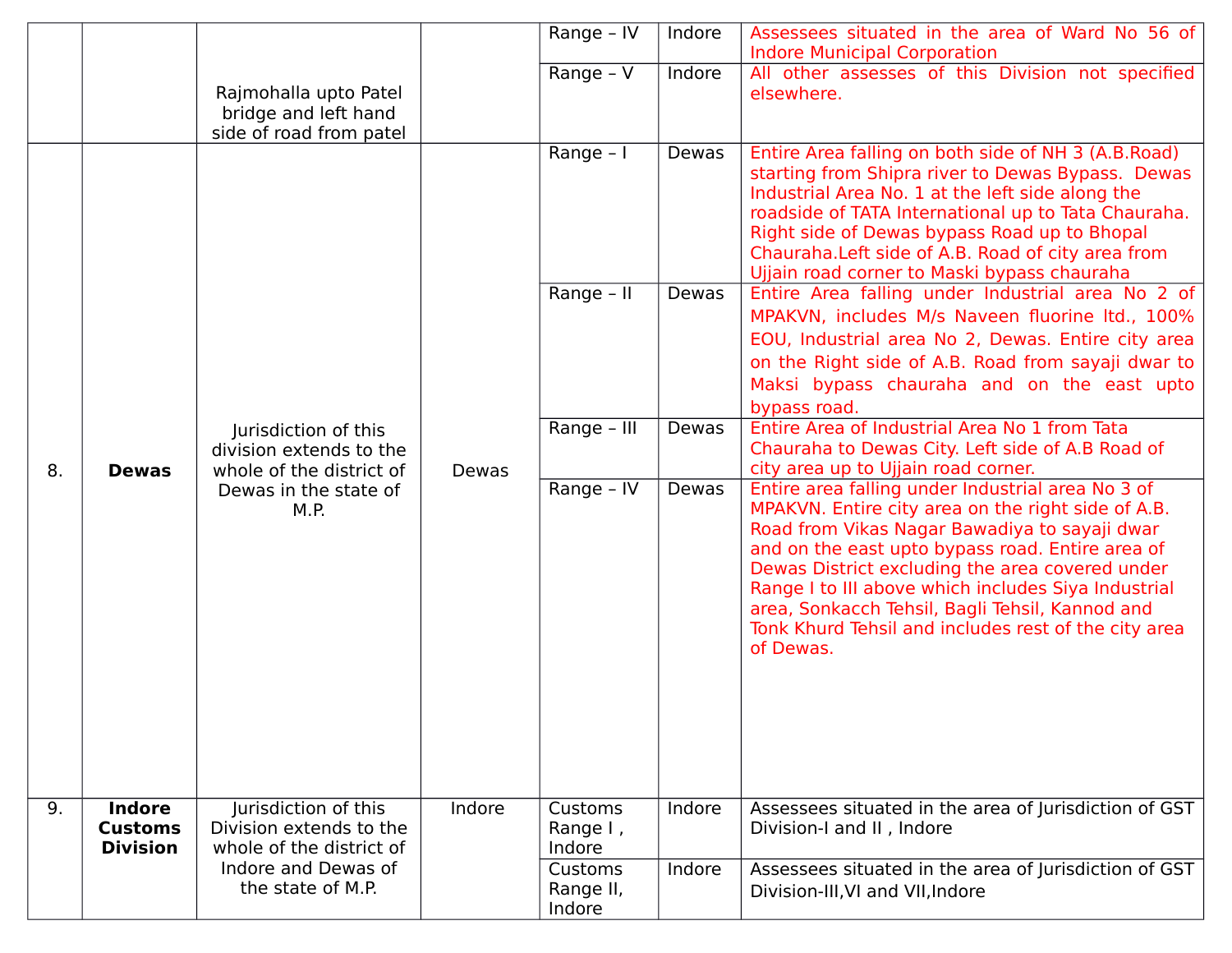|  |  | Customs    | Indore | Assessees situated in the area of Jurisdiction of GST |
|--|--|------------|--------|-------------------------------------------------------|
|  |  | Range III, |        | Division-IV and V, Indore                             |
|  |  | Indore     |        |                                                       |
|  |  | Customs    | Dewas  | Assessees situated in the area of Jurisdiction of     |
|  |  | Range IV,  |        | Range-I of GST Division, Dewas.                       |
|  |  | Dewas      |        |                                                       |
|  |  | Customs    | Dewas  | Assessees situated in the area of Jurisdiction of     |
|  |  | Range - V, |        | Range-II; III & IV of GST Division, Dewas includes    |
|  |  | Dewas      |        | M/s Naveen fluorine ltd., 100% EOU, Industrial area   |
|  |  |            |        | No 2, Dewas.                                          |

**Annexure – III of the Trade Notice No. 04/2017 dated 22.6.2017 issued by Bhopal Zone**

 **Division-wise, range–wise jurisdictions of the Commissioner of Central Tax, Ujjain Commissionerate** 

| S.N          | <b>Name of</b><br>the | Jurisdiction of the                                                                                                            | Locatio<br>n of the | Name of<br>the | Locatio<br>n of the | <b>Jurisdiction of the Range</b>                                                                                                                                                                                                                                                                                 |
|--------------|-----------------------|--------------------------------------------------------------------------------------------------------------------------------|---------------------|----------------|---------------------|------------------------------------------------------------------------------------------------------------------------------------------------------------------------------------------------------------------------------------------------------------------------------------------------------------------|
| $\mathbf{o}$ | <b>Division</b>       | <b>Division</b>                                                                                                                | <b>Division</b>     | Range          | <b>Ranges</b>       |                                                                                                                                                                                                                                                                                                                  |
| 1.           | Ujjain-I              | Entire<br>Area of Ujjain<br>District except Khachrod,<br>Nagda and Mehidpur<br>Tehsil and both side of<br>Agar Malwa Road from | Ujjain              | <b>RANGE-I</b> | Ujjain              | All Assessees with names starting from A to H<br>situated in the Entire old city of Ujjain on the left<br>side of the Nagda to Maksi railway line. {Except<br>both side of Agar Malwa Road from end of<br>municipal limit of Ujjain city to Agar malwa in the<br>Ujjain District }.                              |
|              |                       | end of municipal limit of<br>Ujjain city to Agar malwa<br>in the Ujjain District.                                              |                     | RANGE-II       | Ujjain              | All Assessees with names starting from I to Q<br>situated in the Entire old city of Ujjain on the left<br>side of the Nagda to Maksi railway line. { Except<br>both side of Agar Malwa Road from end of<br>municipal limit of Ujjain city to Agar malwa in the<br>Ujjain District }.                             |
|              |                       |                                                                                                                                |                     | Range -<br>Ш   | Ujjain              | All Assessees with names starting from R to Z<br>situated in the Entire old city of Ujjain on the left<br>side of the Nagda to Maksi railway line. {Except<br>both side of Agar Malwa Road from end of<br>municipal limit of Ujjain city to Agar malwa in the<br>Ujjain District }. And not elsewhere specified. |
|              |                       |                                                                                                                                |                     | Range IV       | Ujjain              | Ujjain city area on the right side of the Nagda -<br>Ujjain railway line and both side of the Indore Road,<br>Dewas road, Badnagar Road from Clock Tower                                                                                                                                                         |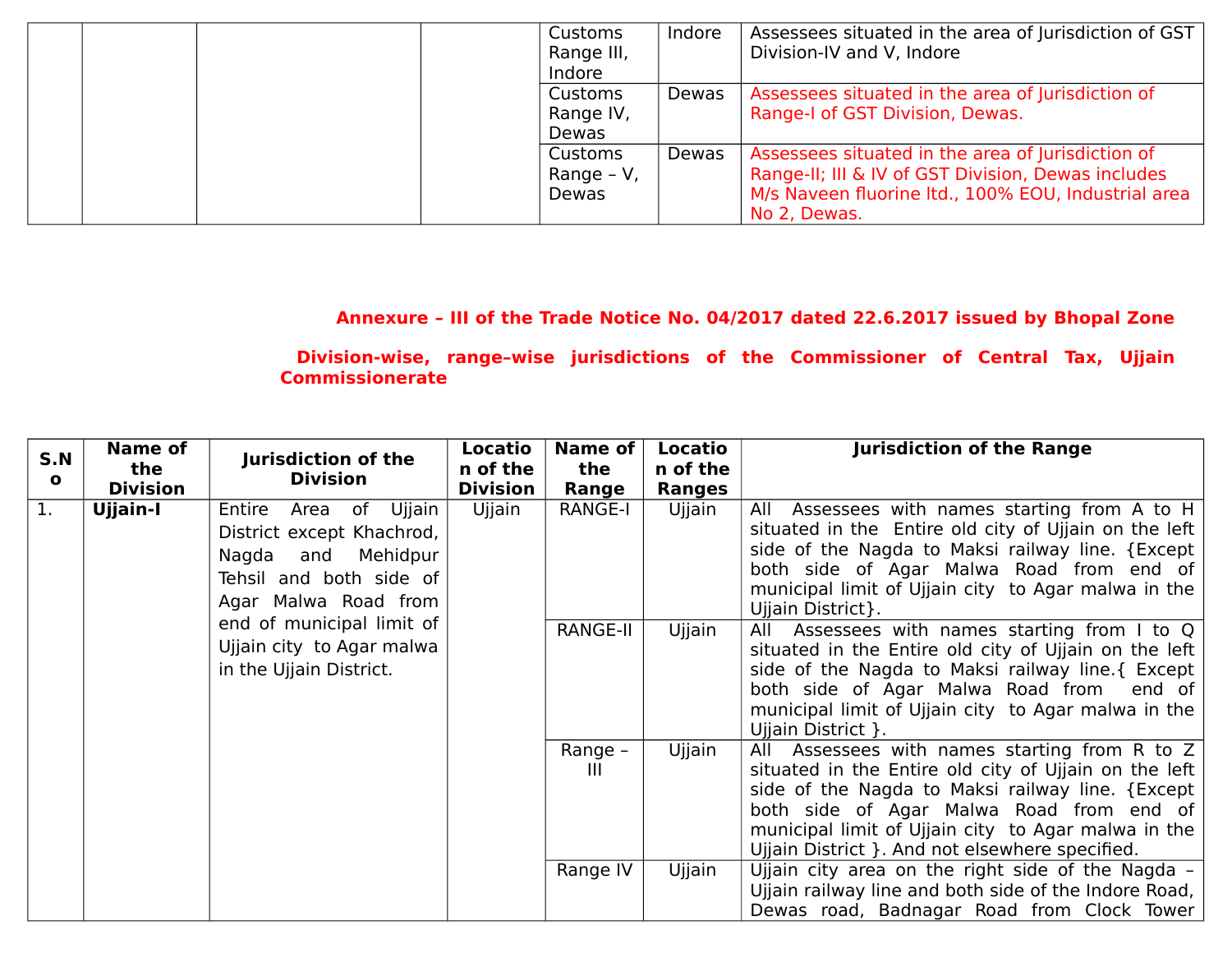|    |                  |                            |         |           |              | Freeganj Chauraha and Badnagar Tehsil.                |
|----|------------------|----------------------------|---------|-----------|--------------|-------------------------------------------------------|
|    |                  |                            |         | Range V   | Ujjain       | Area comprising of Ujjain city on the right side of   |
|    |                  |                            |         |           |              | Ujjain Maksi Railway line, left side of Ujjain Dewas  |
|    |                  |                            |         |           |              | Railway line, both side of Ujjain Maksi Road and      |
|    |                  |                            |         |           |              | Tarana Tehsil.                                        |
| 2. | Ujjain-II        | Entire Area of Khachrod,   | Ujjain  | Range I   | Ujjain       | All Assessees with names starting from A to L         |
|    |                  | Nagda<br>and<br>Mehidpur   |         |           |              | situated in the Entire area covering the Shajapur     |
|    |                  | Tehsil of Ujjain District  |         |           |              | District. And units situated in Entire Shajapur town  |
|    |                  | and both side of Agar      |         |           |              | and industrial area                                   |
|    |                  | Malwa Road from end of     |         | Range II  | Ujjain       | All Assessees with names starting from M to Z         |
|    |                  | municipal limit of Ujjain  |         |           |              | situated in the Entire area covering the Shajapur     |
|    |                  | city to Agar malwa in      |         |           |              | District. And units situated in Entire Makshi town    |
|    |                  | Ujjain<br>District,<br>the |         |           |              | and industrial area                                   |
|    |                  | Shajapur and Agar-Malwa    |         | Range III | Ujjain       | Entire area covering the Agar Malwa District and      |
|    |                  | <b>District</b>            |         |           |              | both sides of Agar Malwa Road from end of             |
|    |                  |                            |         |           |              | Municipal Limit of Ujjain city to Agar malwa in the   |
|    |                  |                            |         |           |              | Ujjain District.                                      |
|    |                  |                            |         | Range     | Nagda        | M/s Grasim Ind Ltd. (Staple Fibre Division) including |
|    |                  |                            |         | Nagda     |              | CSA Plant situated in Birlagram of Nagda Town, All    |
|    |                  |                            |         |           |              | other Divisions of M/s Grasim Ind Ltd. situated in    |
|    |                  |                            |         |           |              | Birlagram of Nagda and all other manufacturing        |
|    |                  |                            |         |           |              | units of Nagda town and industrial area including     |
|    |                  |                            |         |           |              | Lenxus and all other assesees of Khachrod &           |
|    |                  |                            |         |           |              | Mehidpur Tehsil of Ujjain Distt                       |
| 3. | Ratlam           | Entire area of Ratlam,     | Ratlam  | Range I   | Ratlam       | All Assessees on Mhow Nasirabad Road of Ratlam,       |
|    |                  | Jhabua,<br>Alirajpur,      |         |           |              | Both side of Jaora Road including IPCA Ltd,<br>All    |
|    |                  | Mandsaur and Neemuch       |         |           |              | Assessees with names starting from A to L situated    |
|    |                  | <b>District</b>            |         |           |              | in Entire Area of Ratlam city                         |
|    |                  |                            |         | Range II  | Ratlam       | All Assessees with names starting from M to Z         |
|    |                  |                            |         |           |              | situated in Entire Area of Ratlam city and All        |
|    |                  |                            |         |           |              | Assessees on both side of Indore Road.                |
|    |                  |                            |         | Range III | Ratlam       | Entire area of Jaora, Tal, Piploda, Alot, Sailana,    |
|    |                  |                            |         |           |              | Bajana & Rawati Tehsils & Entire specified Industrial |
|    |                  |                            |         |           |              | Area (Old) of Ratlam                                  |
|    |                  |                            |         | Range IV  | Ratlam       | Entire Area of Jhabua and Alirajpur Districts         |
|    |                  |                            |         | Range V   | Mandsau<br>r | <b>Entire Area of Mandsaur District</b>               |
|    |                  |                            |         | Range VI  | Neemuc       | <b>Entire Area of Neemuch District</b>                |
|    |                  |                            |         |           | h.           |                                                       |
| 4. | <b>Pithampur</b> | Entire<br>geographical     | Pithamp | Range-I   | Pithamp      | All units falling under Industrial area of village    |
|    | $-1$             | specified area of MPAKVN   | ur      |           | ur           | chotti dhannad of distt Dhar (Bajaj Tempo Zone of     |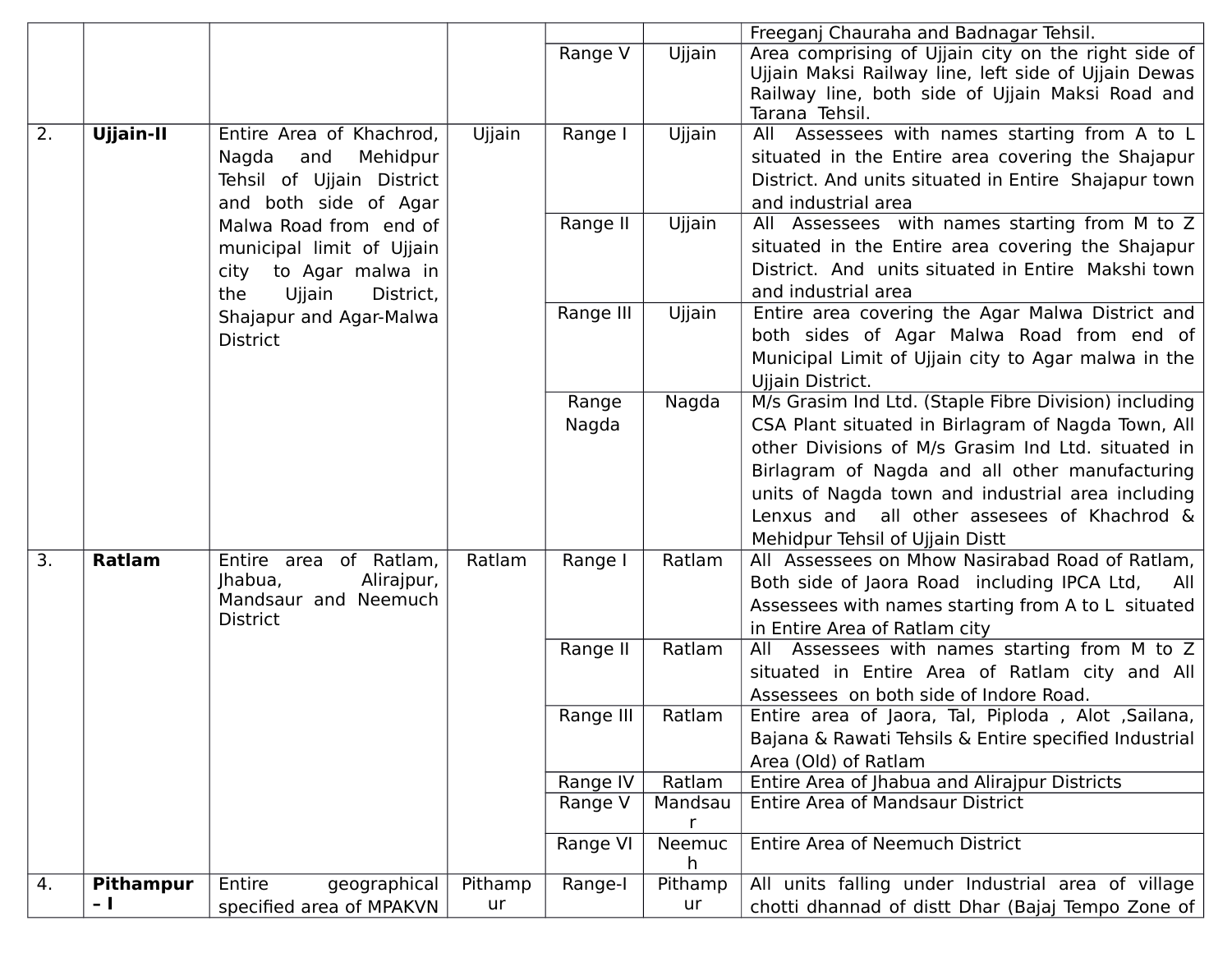|    |                  | Pithampur Industrial Area                                |         |           |               | AKVN Industrial Zone), Industries on west Northern                |
|----|------------------|----------------------------------------------------------|---------|-----------|---------------|-------------------------------------------------------------------|
|    |                  | no. 01 & 02 of Dhar                                      |         |           |               | Side/Southern Eastern Side of Rau Pithampur Road                  |
|    |                  | <b>District</b>                                          |         |           |               | (Up to Bajaj Tempo Ltd. and up to Mahle magma                     |
|    |                  |                                                          |         |           |               | Itd. And the area behind)                                         |
|    |                  |                                                          |         | Range-II  | Pithamp       | All units situated at Western side of Road No. 1 of               |
|    |                  |                                                          |         |           | ur            | AKVN, starting from Neo-Sack to Man Aluminium                     |
|    |                  |                                                          |         |           |               | Point Northern side of Road No. 12. Southern side                 |
|    |                  |                                                          |         |           |               | of Road No. 2 and Eastern side of Road No.11 i.e.                 |
|    |                  |                                                          |         |           |               | from Neo Sack to Castor Oil Ltd. of Sector-1 and II               |
|    |                  |                                                          |         |           |               |                                                                   |
|    |                  |                                                          |         |           |               | of Pithampur Industrial Area, Tehsil and District                 |
|    |                  |                                                          |         |           |               | Dhar.<br>All units situated at Southern side of Mhow-             |
|    |                  |                                                          |         | Range-III | Pithamp<br>ur |                                                                   |
|    |                  |                                                          |         |           |               | Neemuch Road starting from Ghoda-Chaupati, Dhar                   |
|    |                  |                                                          |         |           |               | Neemuch Road by a rivulet of Bardari Village,                     |
|    |                  |                                                          |         |           |               | Akoliya and Bardari Village. Units at Northern side               |
|    |                  |                                                          |         |           |               | of Mhow Neemuch Road i.e. opposite of Ghoda-                      |
|    |                  |                                                          |         |           |               | Chaupati Dhar Naka. Western side of Road No. 1                    |
|    |                  |                                                          |         |           |               | Mahindra<br>$\overline{2}$<br>Wheelers<br>Flexituff<br>and<br>and |
|    |                  |                                                          |         |           |               | International (DTA), between western side of Road                 |
|    |                  |                                                          |         |           |               | No. 1. Eastern side of Road No. 15, southern side of              |
|    |                  |                                                          |         |           |               | Road No. 12 upto Mhow-Neemuch Road. All                           |
|    |                  |                                                          |         |           |               | assessees located in Pithampur City.                              |
|    |                  |                                                          |         | Range-IV  | Pithamp       | Units/Assessees falling under village Pithampur                   |
|    |                  |                                                          |         |           | ur            | Industrial Zone of CWC area of AKVN (North Side)                  |
|    |                  |                                                          |         |           |               | of Rau-Pithampur Road starting from Mahle magma                   |
|    |                  |                                                          |         |           |               | Itd. And the area behind and Units/Assessees at                   |
|    |                  |                                                          |         |           |               | Western side of Road No. 11 i.e. from M/s Triveni                 |
|    |                  |                                                          |         |           |               | Conductors to Eichers Square and Eicher Square to                 |
|    |                  |                                                          |         |           |               | the Crossing of Main Mhow-Neemuch Road by a                       |
|    |                  |                                                          |         |           |               | rivulet of Bardari Village,                                       |
|    |                  |                                                          |         | Range-V   | Pithamp       | All Units/Assessees falling under Industrial Area of              |
|    |                  |                                                          |         |           | ur            | Village Tarapura Industrial Area of Sector-II of                  |
|    |                  |                                                          |         |           |               | MPAKVN.                                                           |
|    |                  |                                                          |         |           |               |                                                                   |
| 5. | <b>Pithampur</b> | Entire<br>geographical                                   | Pithamp | Range-I   | Pithamp       | All units situated on either side of Mhow-Neemuch                 |
|    | - 11             | specified area of kheda                                  | ur      |           | ur            | Road located in Kheda Industrial area and adjacent                |
|    |                  | growth Centre Industrial<br>Area<br><b>MPAKVN</b><br>and |         |           |               | area of MPAKVN industrial area no.05 And area not                 |
|    |                  | Pithampur Industrial Area                                |         |           |               | elsewhere specified.                                              |
|    |                  | no. 03 and 05 of Dhar                                    |         | Range-II  | Pithamp       | All units situated at Southern side (Left Side) of                |
|    |                  |                                                          |         |           | ur            | Mhow-Neemuch Road of Sector-III, Pithampur                        |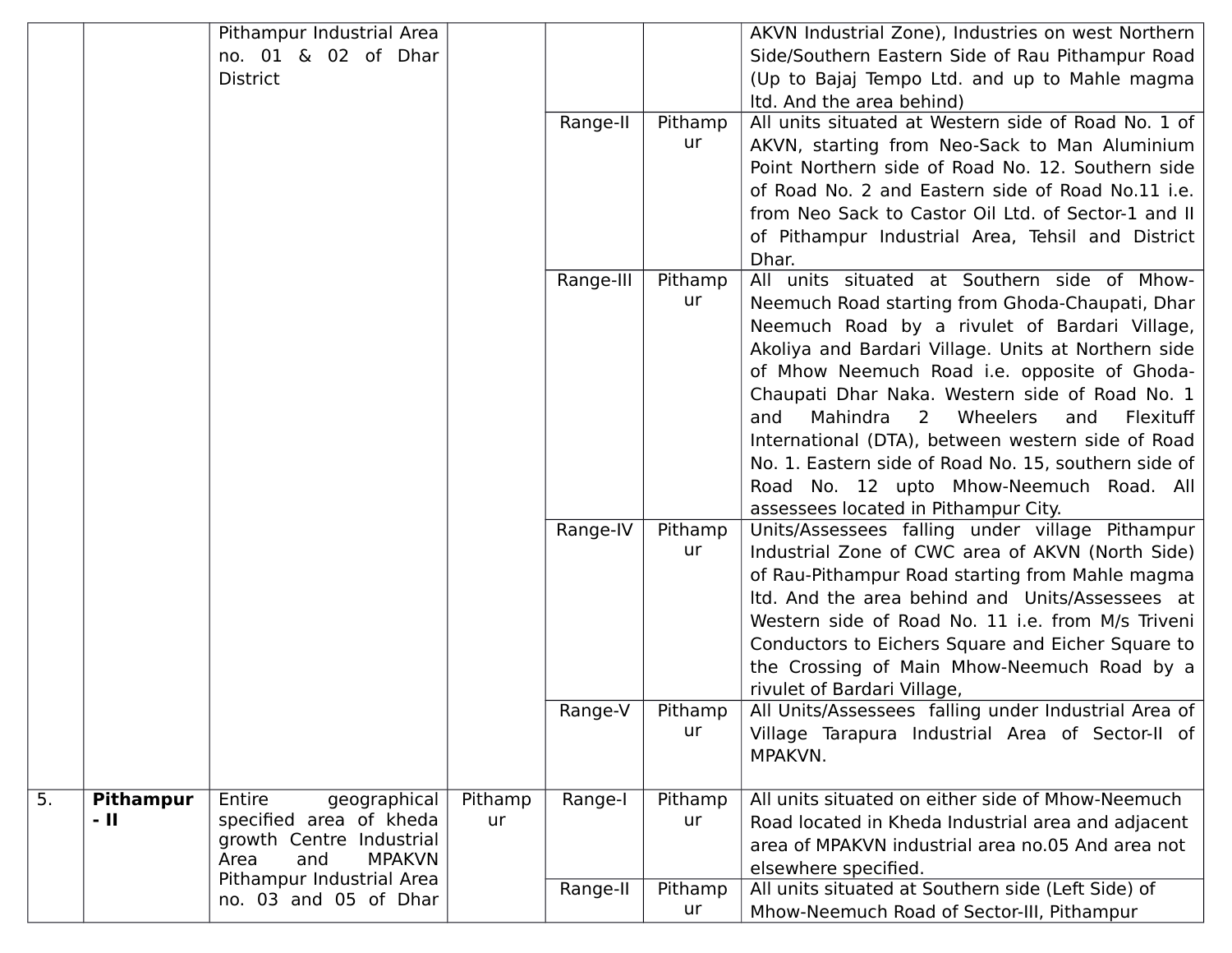|    |                                                                                                         | District situated on both<br>sides of Mhow-Neemuch<br>Road upto Ghatabillod-<br>Indore Road junction. |                       |                 |                                                                                                                                                 | Industrial Area of Tehsil and Disst. Dhar, starting<br>from Sagore and including Hindustan Motor Ltd.<br>Kusum Ingots, all units between southern side of<br>Mhow-Neemuch Road from main road to Northern<br>side of wide road i.e. from ICD, Pithampur (Plot No.<br>113 to 70).                                                                                                                                                                                      |
|----|---------------------------------------------------------------------------------------------------------|-------------------------------------------------------------------------------------------------------|-----------------------|-----------------|-------------------------------------------------------------------------------------------------------------------------------------------------|-----------------------------------------------------------------------------------------------------------------------------------------------------------------------------------------------------------------------------------------------------------------------------------------------------------------------------------------------------------------------------------------------------------------------------------------------------------------------|
|    |                                                                                                         |                                                                                                       |                       | Range-III       | Pithamp<br>ur                                                                                                                                   | Units at northern side (Right Side) of Mhow-<br>Neemuch Road starting from Sagore to Industrial<br>Area of Bagdoon, Mandalwada, Mathwara Village<br>uptoGhatabillod -Indore Road Junction.All assesses<br>located at Indorama and SagorKuti Town. Units<br>located on the Northern side of AKVN Road<br>beginning from M/s Sanghvi Foods (viz. M/s bhanu,<br>Prakash Industries, Jaideep, Safeflex, Rathi,<br>Methodex etc. And all units not specified<br>elsewhere. |
|    |                                                                                                         |                                                                                                       |                       | Range-IV        | Pithamp<br>ur                                                                                                                                   | All units on the western side of M/s Hindustan<br>Motors and M/s Shreeyam power Sector III and<br>Southern side of Mhow-Neemuch Road (excluding<br>I.C.D. Pithampur) uptoSpentex including units on<br>the MPAKVN road starting from Honourable<br>Packaging uptoShivangi Rolling Mills (including<br>Shivangi Rolling Mills).                                                                                                                                        |
|    |                                                                                                         |                                                                                                       |                       | Range-V         | Pithamp<br>ur                                                                                                                                   | All units on the left side of MPAKVN Road<br>comprising of Pluton Cement, Mohta Cement,<br>Anant Steels and onwards upto Plot No. 475<br>(excluding Shivangi Rolling Mills), Units situated in<br>the area falling between plot no. 17-18 to Indorama<br>& MPAKVN Road upto the boundary of M/s. Sanghvi<br>Foods (i.e. excluding Sanghvi Foods Ltd.),                                                                                                                |
| 6. | <b>Pithampur</b><br>- 111                                                                               | Entire geographical area<br>of Dhar District (except<br>specified area of MPAKVN                      | Pithamp<br>ur         | Range-I         | Pithamp<br>ur                                                                                                                                   | All units/Assessees situated in village Ghatabillod<br>Bazar (Mangal), Upadi, Dehri, Digthan, Sejwaya,<br>and Lebad Industrial Area of Dhar District.                                                                                                                                                                                                                                                                                                                 |
|    | Pithampur Industrial Area<br>no. 01, 02 and specified<br>area of Kheda Growth<br>Centre Industrial Area |                                                                                                       | Range-II<br>Range-III | Dhar<br>Pithamp | All units/Assessees situated inDahi, Kukshi,<br>Manawar, Sardarpur and Gandhwani Tehsil of Dhar<br>District.<br>All units/Assessees situated in |                                                                                                                                                                                                                                                                                                                                                                                                                                                                       |
|    |                                                                                                         | and MPAKVN Pithampur<br>Industrial Area no.03 of                                                      |                       |                 | ur                                                                                                                                              | DharampuriDhamnod Tehsil and Ujjaini Industrial<br>Area&Bagdi of Dhar District.                                                                                                                                                                                                                                                                                                                                                                                       |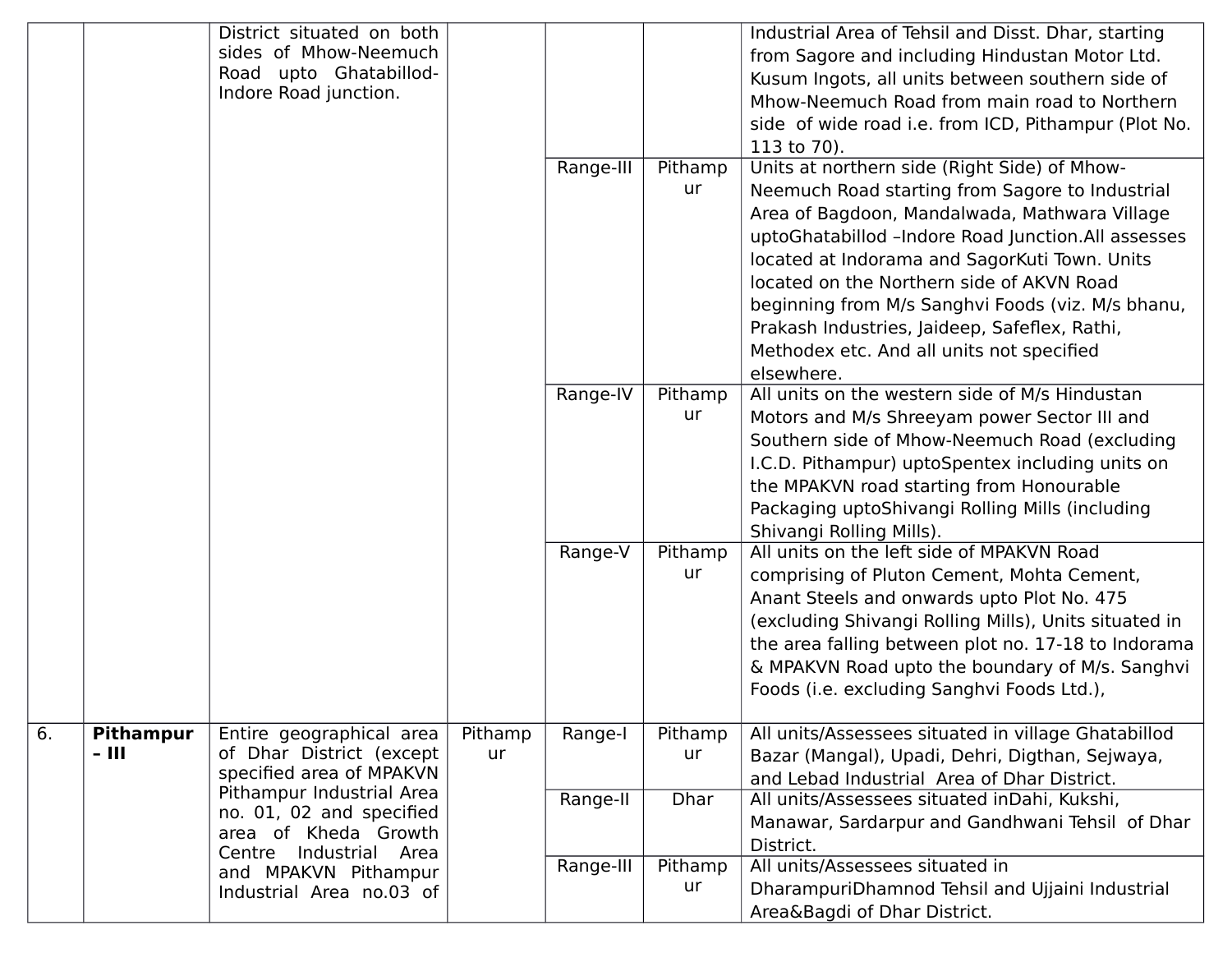|    |                                                      | which<br>District)<br><b>Dhar</b><br>includes<br>Lebad,<br>Ghatabillod,<br>Ujjaini<br>Industrial<br>Area,<br>Tehsil,<br>Badnawar<br>Ghandhwani,<br>Manawar,<br>Kukshi,<br>Sardarpur,<br>Dharampuri-<br>Rajgarh,<br>Dhamnod, Mandav and<br>Dhar Tehsils and Dhar<br>city. |               | Range-IV                           | <b>Dhar</b>          | All units/Assessees situated in Dhar City and<br>adjoining Industrial Area of Dhar City and Dhar<br>tehsil & Badnawar tehsil of Dhar District and not<br>elsewhere specified.                                                                                |
|----|------------------------------------------------------|--------------------------------------------------------------------------------------------------------------------------------------------------------------------------------------------------------------------------------------------------------------------------|---------------|------------------------------------|----------------------|--------------------------------------------------------------------------------------------------------------------------------------------------------------------------------------------------------------------------------------------------------------|
| 7. | <b>Khandva</b>                                       | Entire area of Khandwa,<br>Burhanpur, Khargone<br>and Badwani Districts.                                                                                                                                                                                                 | Khandva       | Range-<br>Khandwa<br>(Khandw<br>a) | Khandva              | Entire area of District Khandwa                                                                                                                                                                                                                              |
|    |                                                      |                                                                                                                                                                                                                                                                          |               | Range-<br>Burhanp<br>ur            | <b>Burhanp</b><br>ur | Entire area of District Burhanpur                                                                                                                                                                                                                            |
|    |                                                      |                                                                                                                                                                                                                                                                          |               | Range -I<br>Khargon<br>e           | Khargon<br>e         | Units situated on left side of A.B.Road<br>from<br>Khalghat-Khalbujurg namely M/s Maral Overseas<br>Ltd. Khalbujurg and others and units situated on<br>Khargone Road and entire area of Kasarawad,<br>Barwaha and Maheshwar Tehsil of Khargone<br>District. |
|    |                                                      |                                                                                                                                                                                                                                                                          |               | Range-II<br>Khargon<br>e           | Khargon<br>e         | Entire<br>of<br>Khargone,<br>area<br>Gogaon, Bhikangaon, Segaon, Jhiranya,<br>Bhagwanpura Tehsil of Khargone District and units<br>situated on right side of A.B.Road from Khalghat-<br>Khalbujurg namely M/s. Century Denim and other<br>units.             |
|    |                                                      |                                                                                                                                                                                                                                                                          |               | Range-<br>Sendhwa                  | Sendhwa              | Entire area of District Badwani                                                                                                                                                                                                                              |
| 8. | <b>CUSTOMS</b><br><b>DIVISION</b><br><b>PITHAMPU</b> | <b>ALL CUSTOMS</b><br><b>RELATED</b><br><b>WORK</b><br>IN THE Entire<br>of<br><b>UJJAIN</b><br>area                                                                                                                                                                      | Pithamp<br>ur | Customs<br>Range<br>Pithampur      | Pithamp<br>ur        | <b>CUSTOMS</b><br><b>RELATED</b><br><b>THE</b><br><b>ALL</b><br><b>WORK</b><br>IN<br><b>JURISDICTION OF DIVISION Pithampur I</b>                                                                                                                             |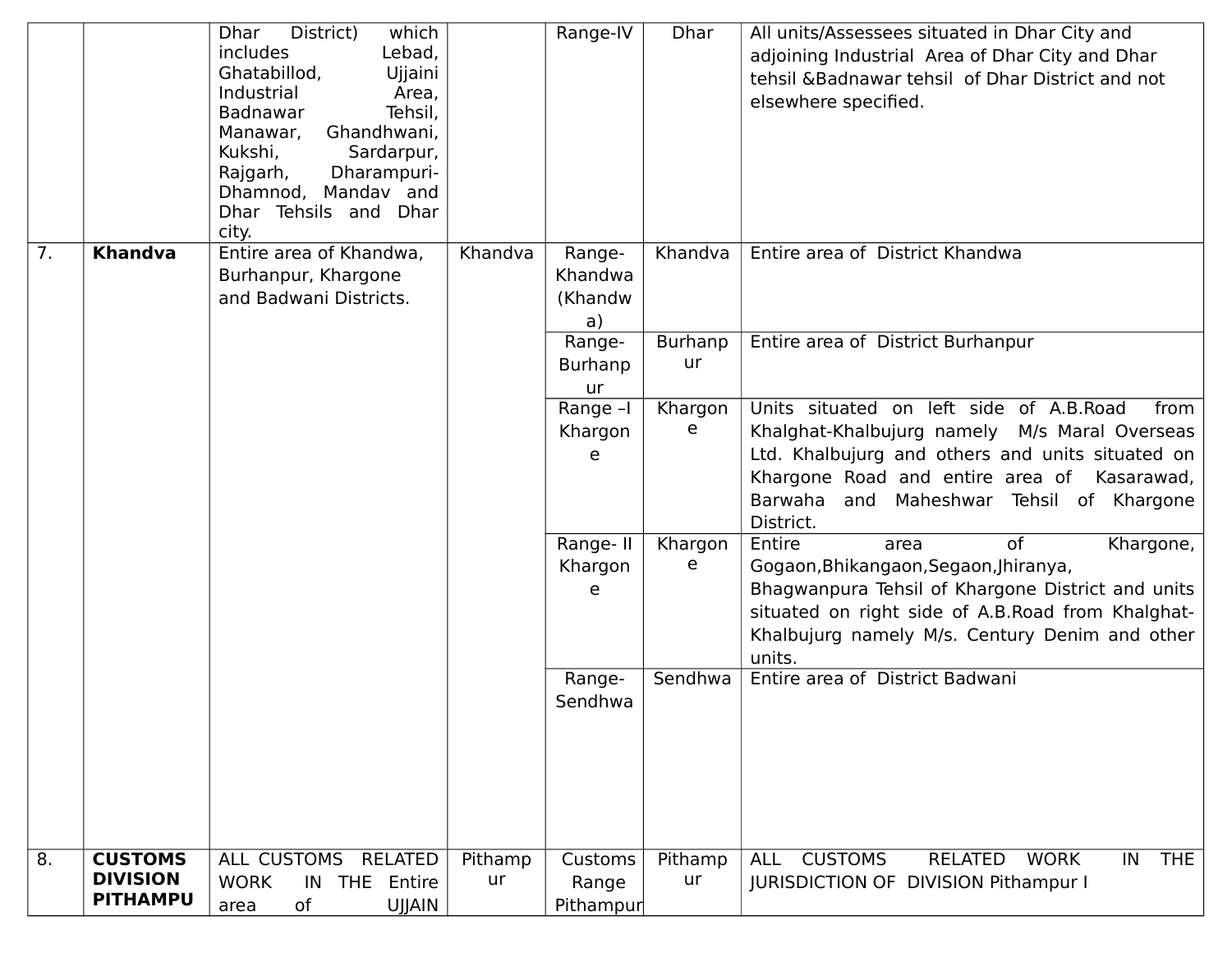| R | <b>COMMISSIONERATE</b> |                |         |                                                                                   |
|---|------------------------|----------------|---------|-----------------------------------------------------------------------------------|
|   |                        | Customs        | Pithamp | <b>THE</b><br><b>CUSTOMS</b><br><b>WORK</b><br><b>RELATED</b><br>IN<br><b>ALL</b> |
|   |                        | Range          | ur      | <b>JURISDICTION OF DIVISION Pithampur II</b>                                      |
|   |                        | Pithamp        |         |                                                                                   |
|   |                        | ur II          |         |                                                                                   |
|   |                        | Customs        | Pithamp | <b>THE</b><br><b>CUSTOMS</b><br><b>WORK</b><br><b>RELATED</b><br>IN<br><b>ALL</b> |
|   |                        | Range          | ur      | <b>JURISDICTION OF DIVISION Pithampur III</b>                                     |
|   |                        | Pithamp        |         |                                                                                   |
|   |                        | ur III         |         |                                                                                   |
|   |                        | Customs        | Ratlam  | <b>THE</b><br><b>CUSTOMS</b><br><b>WORK</b><br><b>RELATED</b><br>IN<br><b>ALL</b> |
|   |                        | Range          |         | <b>JURISDICTION OF DIVISION RATLAM</b>                                            |
|   |                        | <b>RATLAM</b>  |         |                                                                                   |
|   |                        | <b>Customs</b> | Nagda   | <b>THE</b><br><b>CUSTOMS</b><br><b>WORK</b><br><b>RELATED</b><br>IN<br><b>ALL</b> |
|   |                        | Range          |         | JURISDICTION OF GST DIVISION UJJAIN I & II.                                       |
|   |                        | Ujjain-        |         |                                                                                   |
|   |                        | Customs        | Khargon | <b>THE</b><br><b>CUSTOMS</b><br><b>WORK</b><br><b>RELATED</b><br>IN<br><b>ALL</b> |
|   |                        | Range          | e       | <b>JURISDICTION OF GST DIVISION KHANDWA</b>                                       |
|   |                        | <b>KHARGO</b>  |         |                                                                                   |
|   |                        | <b>NE</b>      |         |                                                                                   |

# **Annexure – IV of the Trade Notice No. 04/2017 dated 22.6.2017 issued by Bhopal**

**Zone Division-wise, range–wise jurisdictions of the Commissioner of Central Tax, Jabalpur Commissionerate**

| S.<br>No         | Name of<br>the<br><b>Division</b> | Jurisdiction of the<br><b>Division</b>                               | <b>Location of</b><br><b>Division</b> | Name of the<br><b>Range</b>   | <b>Location</b><br>of Range | <b>Jurisdiction of the Range</b>                                                                    |
|------------------|-----------------------------------|----------------------------------------------------------------------|---------------------------------------|-------------------------------|-----------------------------|-----------------------------------------------------------------------------------------------------|
| $\overline{1}$ . | <b>JABALPU</b><br>$R-I$           | Whole<br>Jabalpur<br>0f<br>district<br>except<br>tehsil of<br>Sihora | Jabalpur                              | Range - I<br>Jabalpur         | Jabalpur                    | North of NH-7 of Jabalpur Tehsil except<br>Adhartal, Richai and Ordinance Factory area<br>& Ranjhi. |
|                  |                                   | Jabalpur district                                                    |                                       | Range - II<br><b>Jabalpur</b> | Jabalpur                    | South of NH-7 and Bargi block of Jabalpur                                                           |
|                  |                                   |                                                                      |                                       | Range - III<br>Jabalpur       | Jabalpur                    | Richai Industrial area of Jabalpur tehsil and<br>Panager tehsil                                     |
|                  |                                   |                                                                      |                                       | Range - IV<br><b>Jabalpur</b> | Jabalpur                    | Adhartal Industrial Estate, Ordinance<br>Factory area, Ranjhi & Kundam tehsil.                      |
|                  |                                   |                                                                      |                                       | Range - V<br><b>Jabalpur</b>  | Jabalpur                    | Patan , Majholi & Shahpura Tehsil of Jabalpur<br><b>District</b>                                    |
| 2.               | <b>JABALPU</b>                    | Whole<br><b>of</b>                                                   | Jabalpur                              | Range - Sihora                | Sihora                      | Sihora tehsil of Jabalpur district                                                                  |
|                  | $R-II$                            | Narsinghpur, Mandla                                                  |                                       | Range - Mandla                | Mandla                      | Whole of Mandla & Dindori District                                                                  |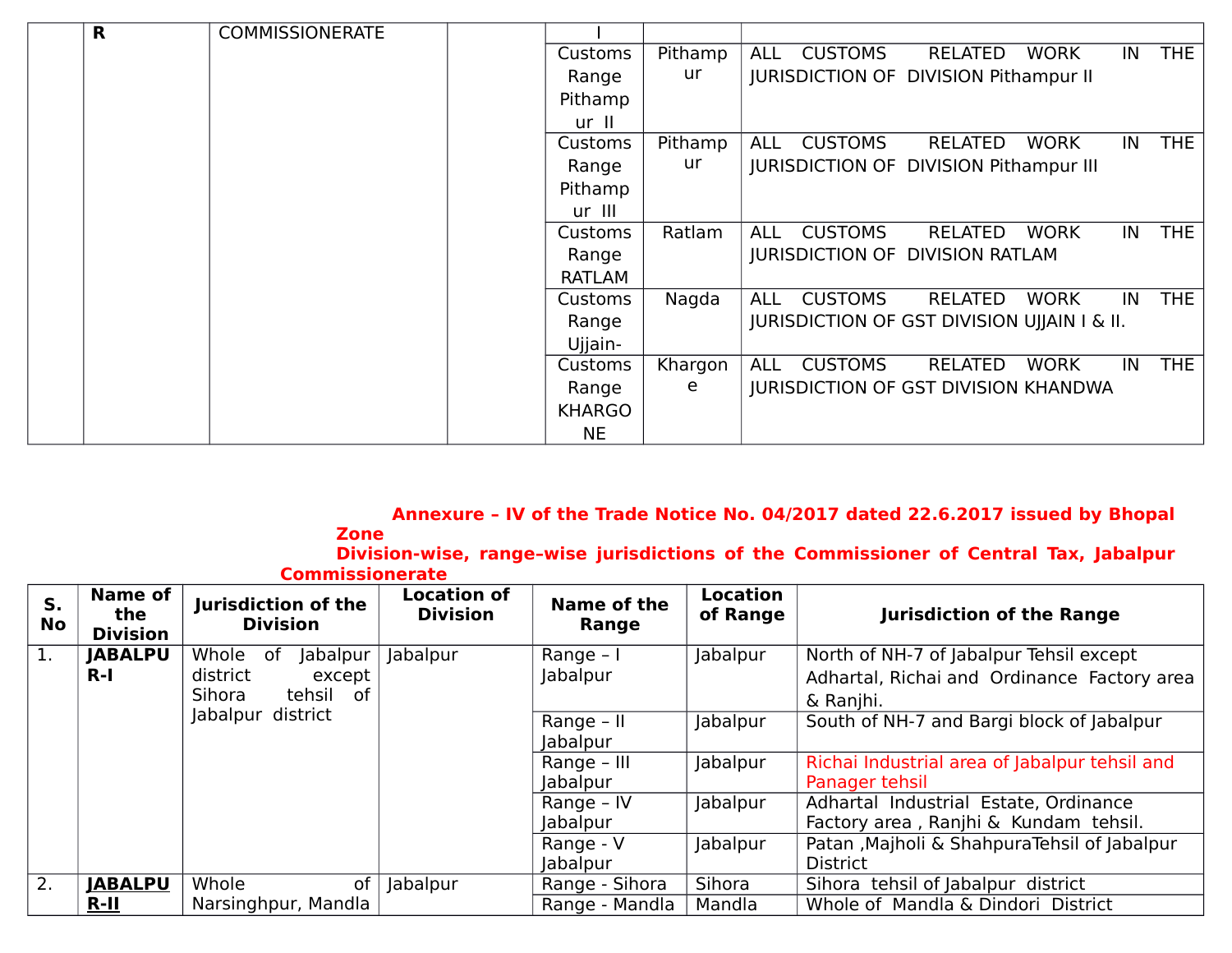|    |                | <b>District</b><br>& Dindori                 |            | Range - I         | Narsinghp | Narsinghpur & Gotegaon Tehsil of                |
|----|----------------|----------------------------------------------|------------|-------------------|-----------|-------------------------------------------------|
|    |                | and Sihora tehsil of                         |            | Narsinghpur       | ur        | Narsinghpur district                            |
|    |                | Jabalpur district                            |            | Range - II        | Narsinghp | Kareli and Tendukheda Tehsil of Narsinghpur     |
|    |                |                                              |            | Narsinghpur       | ur        | district                                        |
|    |                |                                              |            | Range -           | Gadarwar  | <b>Gadarwara Tehsil of Narsinghpur District</b> |
|    |                |                                              |            | Gadarwara         | a         |                                                 |
| 3. | <b>Chhindw</b> | Whole<br><b>of</b>                           | Chhindwara | Range -           | Chhindwar | Whole of Chhindwara district except Sausar      |
|    | ara            | Chhindwara,<br>Seoni                         |            | Chhindwara        | a         | and Pandhurna Tehsil.                           |
|    |                | & Balaghat Districts.                        |            | Range - Sausar    | Sausar    | Sausar tehsil of Chhindwara district.           |
|    |                |                                              |            | Range             | Pandhurna | Pandhurna Tehsil. of Chhindwara district.       |
|    |                |                                              |            | -Padhurna         |           |                                                 |
|    |                |                                              |            | Range -Seoni      | Seoni     | Whole of Seoni District                         |
|    |                |                                              |            | Range -           | Balaghat  | Whole of Balaghat district                      |
|    |                |                                              |            | Balaghat          |           |                                                 |
| 4. | <b>Satna</b>   | Whole of Satna                               | Satna      | Range - I, Satna  | Satna     | Raghurajnagar tehsil of Satna district          |
|    |                | district and                                 |            | Range - II, Satna | Satna     | Rampur Baghelan, Kotar, Birsinghpur &           |
|    |                | Vijayraghavgarh                              |            |                   |           | Majhgawan tehsil of Satna district              |
|    |                | <b>Tehsil of Katni</b>                       |            | Range-   Maihar   | Maihar    | Tehsil Amarpatan, Ramnagar & Maihar             |
|    |                | district                                     |            |                   |           | (excluding Bharauli Village)                    |
|    |                |                                              |            | Range - II        | Maihar    | Nagod, Uchehra tehsil and Village Bharauli      |
|    |                |                                              |            | Maihar            |           | of Maihar tehsil                                |
|    |                |                                              |            | Range-            | Kymore    | Vijayraghavgarh Tehsil of Katni district        |
|    |                |                                              |            | Vijayraghavgar    |           |                                                 |
|    |                |                                              |            | h.                |           |                                                 |
| 5. | Katni          | Whole<br>of<br>Katni                         | Katni      | Range- I, Katni   | Katni     | Tehshil Mudwara of Katni discrict               |
|    |                | (except)                                     |            | Range- II, Katni  | Katni     | Tehsil Rithi, Bohariband tehsil of Katni        |
|    |                | Vijayraghavgarh                              |            |                   |           | discrict & Purena Industrial Area of Panna      |
|    |                | Tehsil), Umaria                              |            |                   |           | Disctrict (Since Purena is near to Katni)       |
|    |                | Shahdol<br>and                               |            | Range-III, Katni  | Katni     | DheemarKhera, Badwara and Barhi tehsil of       |
|    |                | Anuppur district and<br>Industrial<br>Purana |            |                   |           | Katni district & Whole of Umaria district       |
|    |                | of<br>Panna<br>Area                          |            | Range-Shahdol     | Shahdol   | Whole of Shahdol District except Amlai Area     |
|    |                | District.                                    |            | Range-Anuppur     | Amlai     | Whole of Anuppur district and Amlai area of     |
|    |                |                                              |            |                   |           | <b>Shahdol District</b>                         |
| 6. | <b>Rewa</b>    | Whole of Rewa,                               | Rewa       | Range-I, Rewa     | Rewa      | Entire area of Rewa district North of NH-7      |
|    |                | Sigrauli and Sidhi                           |            | Range-II Rewa     | Rewa      | Entire area of Rewa district South of NH-7      |
|    |                | <b>District</b>                              |            | Range - I         | Waidhan   | Deosar tehsil of Singrauli District             |
|    |                |                                              |            | Waidan            |           |                                                 |
|    |                |                                              |            | Range - II        | Waidhan   | Chitrangi Tehsil of Singrauli District          |
|    |                |                                              |            | Waidan            |           |                                                 |
|    |                |                                              |            | Range- Sidhi      | Singrauli | Whole of Sigrauli tehshil of                    |
|    |                |                                              |            |                   |           | Singrauli District & Whole of Sidhi District    |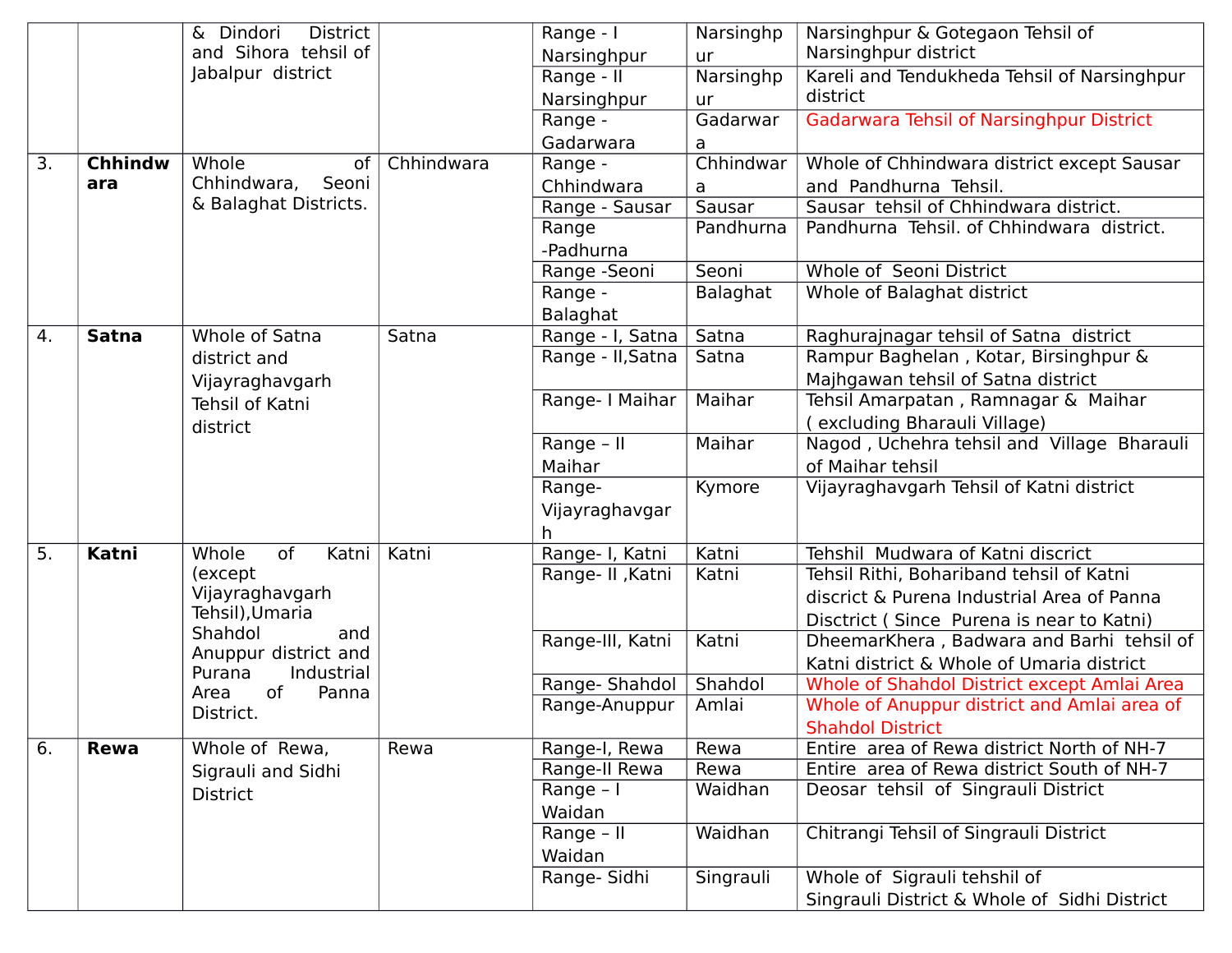| $\overline{7}$ . | <b>Damoh</b>                                   | Whole of Damoh,<br>Panna, Chhatarpur                                                                                                                                                                        | Damoh    | Range $-1$<br>Damoh            | Damoh          | Whole of Damoh, Jabera & Tendukhera tehsil<br>of Damoh District                                                                          |
|------------------|------------------------------------------------|-------------------------------------------------------------------------------------------------------------------------------------------------------------------------------------------------------------|----------|--------------------------------|----------------|------------------------------------------------------------------------------------------------------------------------------------------|
|                  |                                                | and Tikamgarh                                                                                                                                                                                               |          | Range - II                     | Damoh          | Hatta, Patharia, Patera Batiyagrh tehsil of                                                                                              |
|                  |                                                | District except                                                                                                                                                                                             |          | Damoh<br>Range - Panna         | Panna          | Damoh District<br>Whole Panna district except Purena                                                                                     |
|                  |                                                | Purena Industrial<br>Area of Panna                                                                                                                                                                          |          |                                |                | Industrial Area of Panna Disctrict                                                                                                       |
|                  | <b>Disctrict</b>                               |                                                                                                                                                                                                             |          | Range -<br>Chhattarpur         | Chhatarpu      | <b>Whole Chhatarpur District</b>                                                                                                         |
|                  |                                                |                                                                                                                                                                                                             |          | Range -<br>Tikamgarh           | Tikamgarh      | Whole Tikamgarh District                                                                                                                 |
| 8.               | <b>Customs</b><br>Division,<br><b>Jabalpur</b> | Comprising<br>of 19<br>districts of<br>Madhya<br>Pradesh<br>namely                                                                                                                                          | Jabalpur | <b>Customs Range</b><br>$-1$   | Jabalpur       | Whole of Jabalpur District except Sihora<br>tehsil of Jabalpur district and whole of<br>Mandla, Dindori and Narsinghpur district         |
|                  |                                                | Jabalpur,<br>Katni,<br>Satna,<br>Rewa,<br>Shahdol,<br>Umaria,<br>Singrauli,<br>Anuppur,<br>Sidhi,<br>Dindori,<br>Mandla,<br>Narsinghpur, Seoni,<br>Chhindwara,<br>Balaghat,<br>Panna,<br>Damoh, Chhatarpur, |          | <b>Customs Range</b><br>$-$ II | Katni          | Whole of Katni (except Vijayraghavgarh<br>Tehsil), Umaria, Shahdol and Anuppur district<br>and Purena Industrial area of Panna district) |
|                  |                                                |                                                                                                                                                                                                             |          | Customs Range<br>- 111         | Satna          | Whole of Satna district and Vijayraghavgarh<br>Tehsil of Katni district                                                                  |
|                  |                                                |                                                                                                                                                                                                             |          | <b>Customs Range</b><br>$-IV$  | Rewa           | Whole of Rewa, Singrauli and Sidhi district                                                                                              |
|                  |                                                |                                                                                                                                                                                                             |          | <b>Customs Range</b><br>- V    | Chhindwar<br>a | Whole of Chhindwara, Seoni and Balaghat<br>district                                                                                      |
|                  |                                                | and Tikamgarh                                                                                                                                                                                               |          | <b>Customs Range</b><br>$- VI$ | Damoh          | Whole of Damoh, Panna (except Purena<br>Industrial area), Chhatarpur and Teekamgarh<br>district                                          |

#### **Annexure – V of the Trade Notice No. 04/2017 dated 22.6.2017 issued by Bhopal Zone Division-wise, range–wise jurisdictions of the Principal Commissioner of Central Tax, Raipur Commissionerate**

| S.N<br>$\mathbf{o}$ | Name of<br>the<br><b>Division</b> | <b>Jurisdiction of the Division</b> | Locati<br>on of<br><b>Divisio</b><br>ns | Name of<br>the Range $\vert$ Ranges | Locatio<br>n of | <b>Jurisdiction of the Range</b>      |
|---------------------|-----------------------------------|-------------------------------------|-----------------------------------------|-------------------------------------|-----------------|---------------------------------------|
|                     | <b>Division</b>                   | Area<br>between<br>covered          | Central                                 | Range-I                             | Raipur          | Area of KK Road to Fafadih Chowk upto |
|                     | -I Raipur                         | Raipur Bilaspur Road and            | Revenu                                  |                                     |                 | Bhanpuri, Medical Complex, Bombay     |
|                     |                                   | GE Road starting from Jai           |                                         |                                     |                 | Market, Rajbandha Maidan, Devendra    |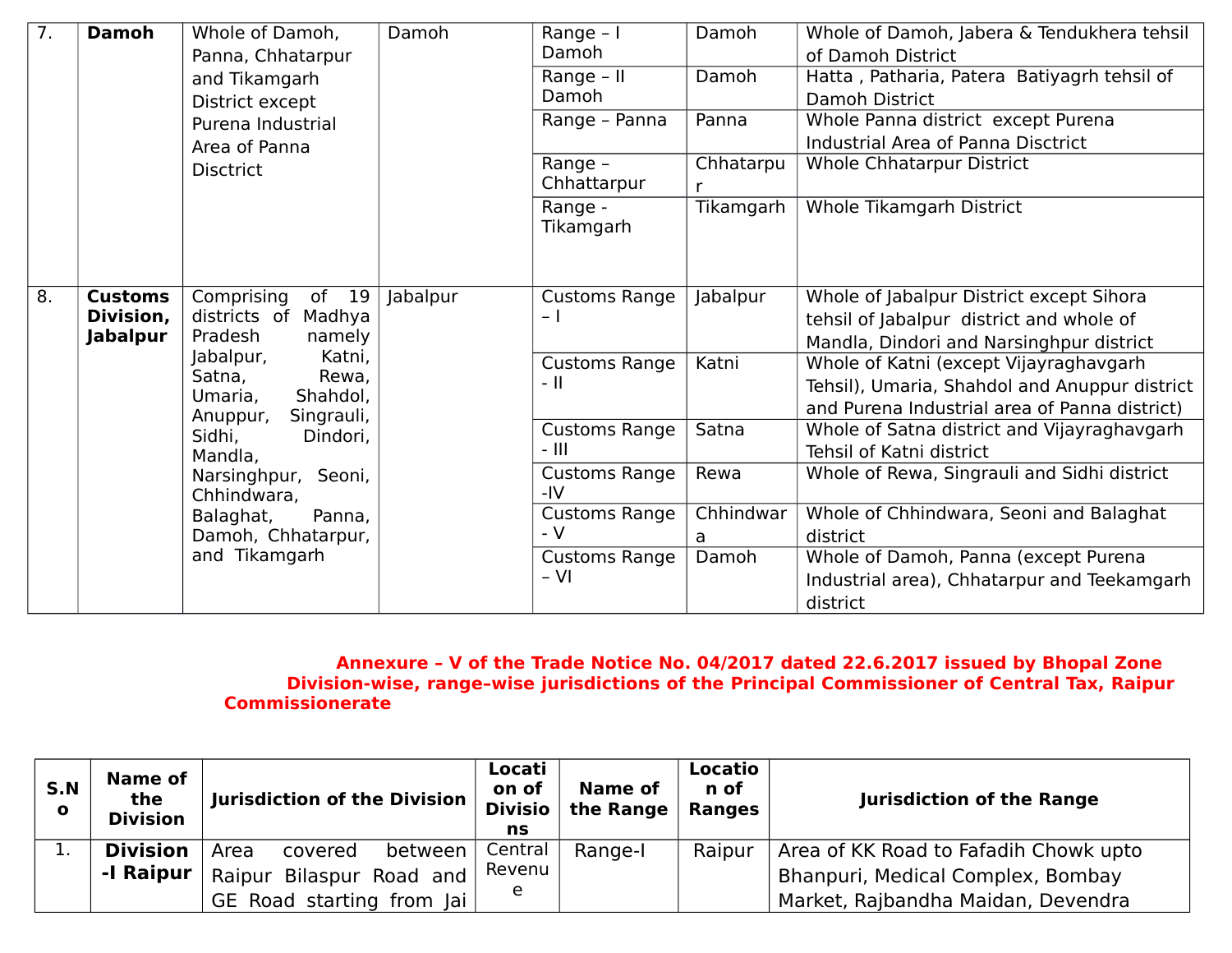|    |                 | Stambh Chowk and area of                |                  |           |        | Nagar, Timber Market.                      |
|----|-----------------|-----------------------------------------|------------------|-----------|--------|--------------------------------------------|
|    |                 | Metal<br>Park,<br>Transport             |                  | Range-II  | Raipur | Area of Pandri, Shankar Nagar, Magneto     |
|    |                 | Nagar, Siltara Ind. Area-               |                  |           |        | Mall, G.E. Road upto Odisha border.        |
|    |                 | Phase-I, II, III,<br>Acholi,            |                  | Range-III | Raipur | Area of Khamtarai, Bhanpuri Industrial     |
|    |                 | Kanhera etc upto Chikli                 |                  |           |        | Area, Rawabhata Industrial Area, Transport |
|    |                 | Kharun River, Dharsiwan                 |                  |           |        | Nagar, Metal Park.                         |
|    |                 | North-<br>Boundary<br>of                |                  | Range-IV  | Raipur | Area of Siltara Phase-II/III and rest of   |
|    |                 | Baloda Bazar- Bhatapara                 |                  |           |        | Dharsiwan Tehsil not covered elsewhere.    |
|    |                 | <b>District</b>                         | <b>Buildin</b>   | Range-V   | Raipur | Siltara Phase-I and other Area of Raipur   |
|    |                 | South-GE<br>Road<br>upto                | g, Civil         |           |        | Division-I not specified above.            |
|    |                 | boundary of Mahasamund                  | Lines,<br>Raipur |           |        |                                            |
|    |                 | <b>District</b>                         |                  |           |        |                                            |
|    |                 | <b>East-</b> Boundary of Baloda         |                  |           |        |                                            |
|    |                 | Bazar- Bhatapara District               |                  |           |        |                                            |
|    |                 | <b>West-</b><br>Raipur<br>Bilaspur      |                  |           |        |                                            |
|    |                 | Road starting from Jai                  |                  |           |        |                                            |
|    |                 | Stambh Chowk to Birgaon                 |                  |           |        |                                            |
|    |                 | Road<br>Acholi,<br>Main<br>and          |                  |           |        |                                            |
|    |                 | Kanhera etc upto Chikli<br>Kharun River |                  |           |        |                                            |
|    |                 | covered<br>between<br>Area              |                  | Range-I   | Raipur | Entire Urla Industrial Area.               |
|    |                 | Raipur Bilaspur Road and                |                  | Range-II  | Raipur | Area covered under Tendua, Bana,           |
|    |                 | GE Road starting from Jai               |                  |           |        | Ghuma, Borjhara, Kanhera.                  |
|    |                 | Stambh Chowk and GE                     | Centra           | Range-III | Raipur | Area covered under Sarora, Tatibandh       |
|    | <b>Division</b> | Road                                    | Reven            |           |        | area, Hirapur.                             |
|    | -II,            | North- Upto Kharun River                | ue               | Range-IV  | Raipur | Area alongside the Ring Road No.2 and      |
| 2. |                 | boundary<br>0f<br>and                   | <b>Buildin</b>   |           |        | Gudhiyari, Gogaon and Sonedogri.           |
|    | Raipur          | <b>Bemetara District</b>                | g,               |           |        |                                            |
|    |                 | <b>South - GE road upto</b>             | Civil            |           |        |                                            |
|    |                 | boundary of Durg district               | Lines,<br>Raipur | Range-V   | Raipur | Area of Sharda Chowk, Jawahar Nagar, MG    |
|    |                 | West - upto Kharun River                |                  |           |        | Road, Station Road, Samta Colony and       |
|    |                 | East- Raipur Bilaspur Road              |                  |           |        | other area of Raipur Division-II not       |
|    |                 |                                         |                  |           |        | specified above.                           |
| 3. | <b>Division</b> | between<br>covered<br>Area              | Centra           | Range-I   | Raipur | Area of Tatibandh, University area, Ashram |
|    | -III,           | Raipur Jagdalpur Road and               |                  |           |        | Area, Sunder Nagar, Raipura.               |
|    | Raipur          | GE Road starting from Jai               | Reven            | Range-II  | Raipur | Area of Amapara, Tantya Para, Azad chowk   |
|    |                 |                                         | ue               |           |        | , Sati Bazar and Purani Basti.             |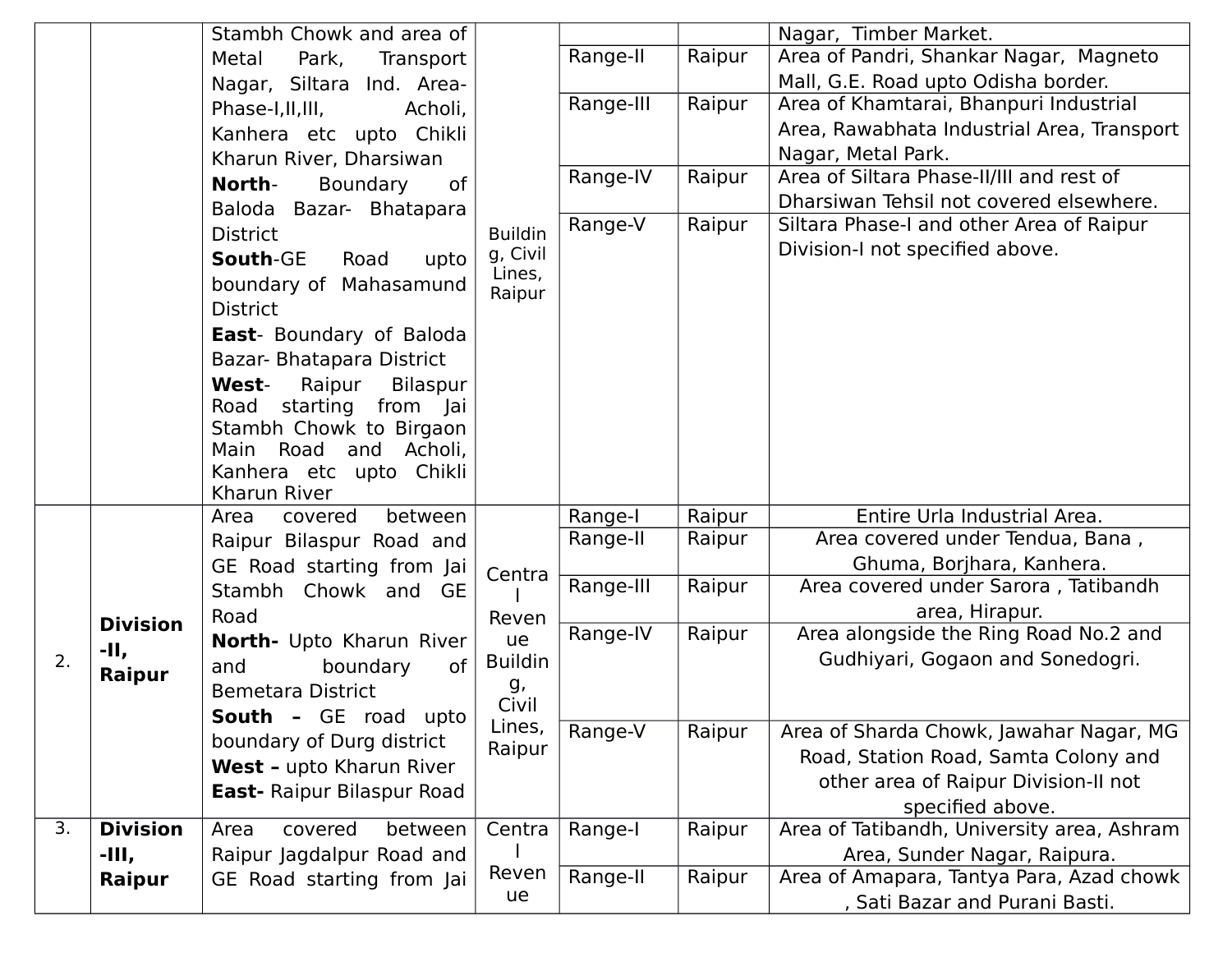| Market, Professor Colony and area<br>alongside the GE Road and Jagdalpur<br>Road.<br>Area of Sadar Bazar, Gol Bazar, Banjari<br>Range-IV<br>Raipur<br>Road and Ravi Bhavan.<br><b>Buildin</b><br>Stambh Chowk and New<br>Raipur<br>Area of NRDA, Sejbahar, Fruit Market,<br>Range-V<br>g,<br>Raipur Development Area<br>Civil<br>Dumartarai, Devpuri and other area of<br><b>North- GE Road</b><br>Lines,<br>Raipur Division-III.<br>South- upto boundary of<br>Raipur<br>Dhamtari district<br><b>West</b> coupted K the turned in our<br>Range-I<br>Raipur<br>Area of Civil Lines, Shailendra Nagar,<br>Road and Raipur Jagdalpur<br>Byron Bazar, Katora Talab, Tagore Nagar, |
|--------------------------------------------------------------------------------------------------------------------------------------------------------------------------------------------------------------------------------------------------------------------------------------------------------------------------------------------------------------------------------------------------------------------------------------------------------------------------------------------------------------------------------------------------------------------------------------------------------------------------------------------------------------------------------|
|                                                                                                                                                                                                                                                                                                                                                                                                                                                                                                                                                                                                                                                                                |
|                                                                                                                                                                                                                                                                                                                                                                                                                                                                                                                                                                                                                                                                                |
|                                                                                                                                                                                                                                                                                                                                                                                                                                                                                                                                                                                                                                                                                |
|                                                                                                                                                                                                                                                                                                                                                                                                                                                                                                                                                                                                                                                                                |
|                                                                                                                                                                                                                                                                                                                                                                                                                                                                                                                                                                                                                                                                                |
|                                                                                                                                                                                                                                                                                                                                                                                                                                                                                                                                                                                                                                                                                |
|                                                                                                                                                                                                                                                                                                                                                                                                                                                                                                                                                                                                                                                                                |
|                                                                                                                                                                                                                                                                                                                                                                                                                                                                                                                                                                                                                                                                                |
|                                                                                                                                                                                                                                                                                                                                                                                                                                                                                                                                                                                                                                                                                |
|                                                                                                                                                                                                                                                                                                                                                                                                                                                                                                                                                                                                                                                                                |
|                                                                                                                                                                                                                                                                                                                                                                                                                                                                                                                                                                                                                                                                                |
| Lalganga Complex, Colour Malls, 36 City<br>Road starting from Jai                                                                                                                                                                                                                                                                                                                                                                                                                                                                                                                                                                                                              |
| Stambh Chowk and area of<br>Mall, Shastri Bazar, Baijnathpara, VIP                                                                                                                                                                                                                                                                                                                                                                                                                                                                                                                                                                                                             |
| Road area and other area of Raipur Div-IV<br>Mahasamund,<br>Dhamtari,<br>Centra                                                                                                                                                                                                                                                                                                                                                                                                                                                                                                                                                                                                |
| not covered elsewhere.<br>Gariaband, Kanker, Bastar,                                                                                                                                                                                                                                                                                                                                                                                                                                                                                                                                                                                                                           |
| Reven<br>Range-II<br>Raipur<br>Area of Dhamtari, Kanker and Gariaband<br>Kondagoan,<br>Sukma,                                                                                                                                                                                                                                                                                                                                                                                                                                                                                                                                                                                  |
| <b>Division</b><br>ue<br>District.<br>Narayanpur,<br>Dantewada<br>-IV<br><b>Buildin</b><br>4.                                                                                                                                                                                                                                                                                                                                                                                                                                                                                                                                                                                  |
| Area of Mahasamund District<br>Range-III<br>Raipur<br>and Bijapur<br>Raipur<br>g,                                                                                                                                                                                                                                                                                                                                                                                                                                                                                                                                                                                              |
| Range-IV<br>Jagdalp<br>Area of Jagdalpur ward No. 01-15 and area<br><b>North- GE Road</b><br>Civil                                                                                                                                                                                                                                                                                                                                                                                                                                                                                                                                                                             |
| of Kondagaon District<br>ur<br>South-<br>Boundary<br>0f<br>Lines,                                                                                                                                                                                                                                                                                                                                                                                                                                                                                                                                                                                                              |
| Range-V<br>Area of Dantewada, Bijapur, Narayanpur<br>Jagdalp<br>Andhra Pradesh<br>Raipur                                                                                                                                                                                                                                                                                                                                                                                                                                                                                                                                                                                       |
| and Sukma District and Rest of the entire<br>ur<br>West- Raipur Jagdalpur                                                                                                                                                                                                                                                                                                                                                                                                                                                                                                                                                                                                      |
| District of Jagdalpur except Range - IV<br>Road except area of NRDA                                                                                                                                                                                                                                                                                                                                                                                                                                                                                                                                                                                                            |
| jurisdiction.<br><b>East-</b> Boundary of Odisha                                                                                                                                                                                                                                                                                                                                                                                                                                                                                                                                                                                                                               |
|                                                                                                                                                                                                                                                                                                                                                                                                                                                                                                                                                                                                                                                                                |
| <b>Division</b><br><b>Bhilai</b><br>5.<br>of Durg District Viz.<br>Plant area, area of Civic<br>Centra<br>Range-I<br>SAIL<br>Centre<br>Part                                                                                                                                                                                                                                                                                                                                                                                                                                                                                                                                    |
| <b>Bhilai-I</b><br><b>BSP</b><br>its<br>area<br>and<br>all<br>Sector 01 to 10 and Ruabandha.                                                                                                                                                                                                                                                                                                                                                                                                                                                                                                                                                                                   |
| sectors, LIA, HIA, Bhilai-3,<br>Excise<br>Range-II<br><b>Bhilai</b><br>Area of Borai, Rasmada, Nehru Nagar,<br><b>Buildin</b><br>Charoda, Patan, Kumhari                                                                                                                                                                                                                                                                                                                                                                                                                                                                                                                       |
| Smiriti Nagar.<br>etc.<br>g,                                                                                                                                                                                                                                                                                                                                                                                                                                                                                                                                                                                                                                                   |
| <b>Bhilai</b><br>Range-III<br>Area of Supela, Power House, Shanti<br>Near                                                                                                                                                                                                                                                                                                                                                                                                                                                                                                                                                                                                      |
| Nagar, Kohka and Baishali Nagar.<br>32<br><b>Bhilai</b><br>Area of both side of Nandini Road,<br>Range-IV<br>LIA,                                                                                                                                                                                                                                                                                                                                                                                                                                                                                                                                                              |
| <b>Bunglo</b><br>HIA, Hathkhoj, Transport Nagar.                                                                                                                                                                                                                                                                                                                                                                                                                                                                                                                                                                                                                               |
| W,<br><b>Bhilai</b><br>Range-V<br>Area of Bhilai-3, Charoda, Patan, Kumhari                                                                                                                                                                                                                                                                                                                                                                                                                                                                                                                                                                                                    |
| <b>HUDC</b><br>and Ahirwara.<br>O,                                                                                                                                                                                                                                                                                                                                                                                                                                                                                                                                                                                                                                             |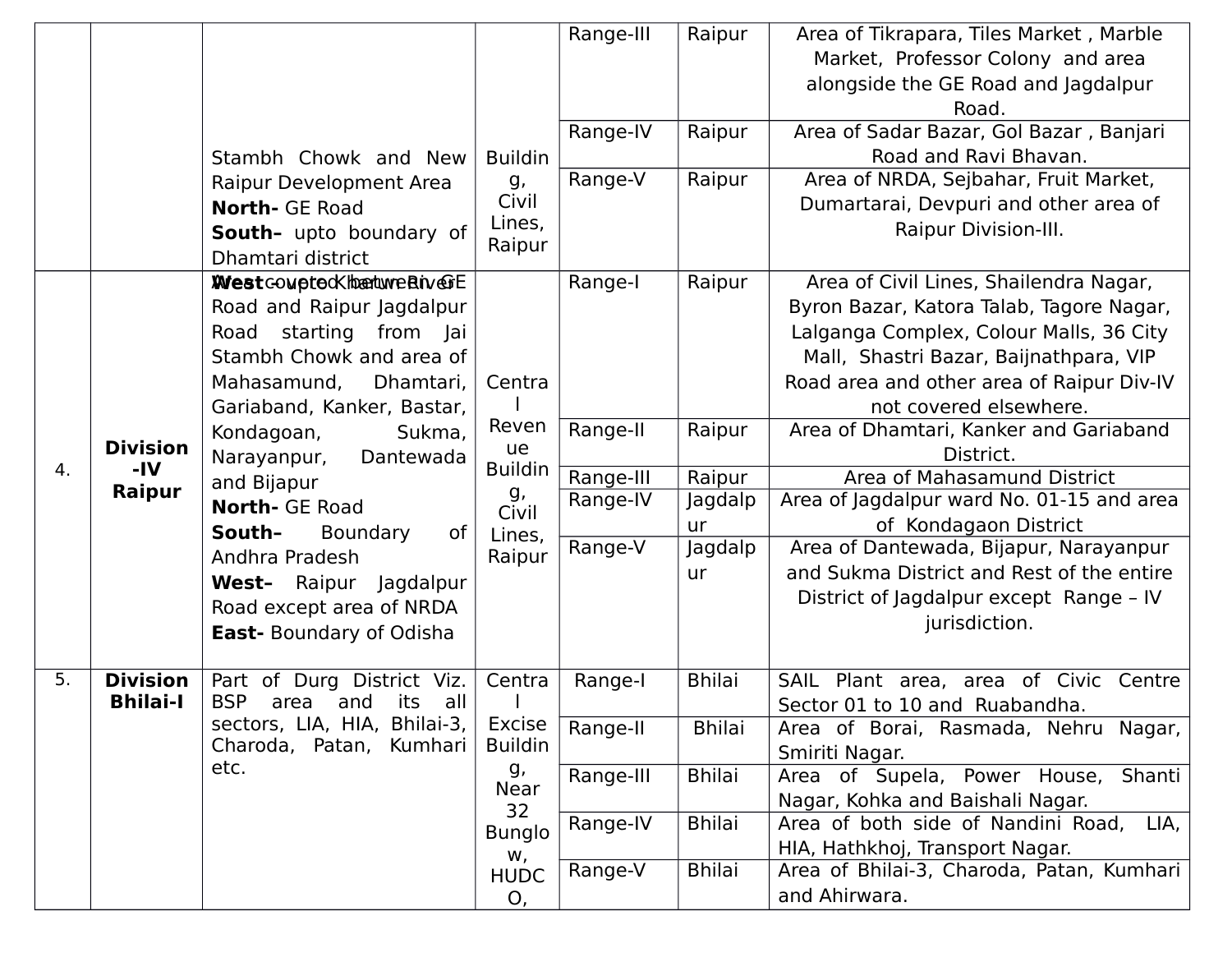|                |                                 |                                                   | Bhilai<br>Centra<br><b>Excise</b> | Range-I   | <b>Bhilai</b> | Area of Ward No 01 to 30 of Durg Nagar<br>Nigam, Balod Dalli-Rajhara, Dalli, Dondi-<br>Lahra                 |
|----------------|---------------------------------|---------------------------------------------------|-----------------------------------|-----------|---------------|--------------------------------------------------------------------------------------------------------------|
|                | <b>Division</b>                 | Part of Durg district and<br>area of Rajnandgaon, | <b>Buildin</b><br>g,<br>Near      | Range-II  | <b>Bhilai</b> | Area of Ward No. 31 to 64 of Durg Nagar<br>Nigam, HUDCO                                                      |
| 6.             | <b>Bhilai -II</b>               | Bemetara, Kawardha and                            | 32                                | Range-III | Rajnan        | Area of Rajnadgaon District (North of GE                                                                     |
|                |                                 | <b>Balod district</b>                             | <b>Bunglo</b>                     |           | dgaon         | Road)                                                                                                        |
|                |                                 |                                                   | W,                                | Range-IV  | Rajnan        | Area of Rajnadgaon District (South of GE                                                                     |
|                |                                 |                                                   | <b>HUDC</b>                       |           | dgaon         | Road).                                                                                                       |
|                |                                 |                                                   | O,<br><b>Bhilai</b>               | Range-V   | <b>Bhilai</b> | Area of Bemetara, Kawardha District.                                                                         |
|                |                                 | Entire area of Korba and                          |                                   | Range-I   | Korba         | Area of Right side of Power House Road include Dindayal                                                      |
|                |                                 | Korea District.                                   | Plot                              |           |               | Market, Hiranand Market, Darri Road, whole area of Pali<br>Tehsil and area from Sarad Vihar chowk to Murarka |
|                | <b>Division</b><br><b>Korba</b> |                                                   | No.5,                             |           |               | Market.                                                                                                      |
|                |                                 |                                                   | Nidhi                             | Range-II  | Korba         |                                                                                                              |
|                |                                 |                                                   | Bij                               |           |               | Area of Katghora Nagar Panchayat Katghora Revenue                                                            |
|                |                                 |                                                   | Compl                             | Range-III | Korba         | Tehsil, Rural area of Katghora, Dipka, Gevra, Churri.<br>Area of Gopalpur, Jatgapasan, Atmanagar, Machadoli, |
| $\overline{7}$ |                                 |                                                   | ex,<br>Opp.                       |           |               | Mission Road, Mudapara, Budhwari Bazar ITI, Rampur,                                                          |
|                |                                 |                                                   | Patidar                           |           |               | Balco, Korba Industrial area.                                                                                |
|                |                                 |                                                   | <b>Bhawa</b>                      | Range-I V | Korba         | Area of Left side of Power house including S.S. Plaza and                                                    |
|                |                                 |                                                   | n, T.P.                           |           |               | Abhinandan Complex, Railway Station to Main Road                                                             |
|                |                                 |                                                   | Nagar,                            |           |               | Sitamai , Murarka Market, Rani Road Purani Basti, Old<br>Bus Stand, Sarvamangla Road.                        |
|                |                                 |                                                   | Korba                             | Range-V   | Korba         |                                                                                                              |
|                |                                 |                                                   |                                   |           |               | Entire Korea District.                                                                                       |
| 8              | <b>Division</b>                 | Entire Districts of Bilaspur,                     | Centra                            | Range-I   | Bilaspu       | Jagmal Chowk, Torwa, Mandir Chowk to                                                                         |
|                | <b>Bilaspur</b>                 | Mungeli, Baloda Bazar-                            |                                   |           | r             | Hotel,<br>Rural<br>includes<br>Anand<br>Area                                                                 |
|                |                                 | Bhatapara and Janjgir-                            | <b>Excise</b><br><b>Buildin</b>   |           |               | Belgahna, Khodri,                                                                                            |
|                |                                 | Champa.                                           | g,                                |           |               | Khongsara, Pendra, Pendra Road, Marwahi,                                                                     |
|                |                                 |                                                   | Vyapa                             |           |               | Nagar Nigam Area includes from Mishra                                                                        |
|                |                                 |                                                   | ar                                |           |               | Pustkalya to Kanoi Paper Mill( Left side),                                                                   |
|                |                                 |                                                   | Vihar,                            |           |               | Entire Area of Lalkhadan which includes                                                                      |
|                |                                 |                                                   | <b>Bilasp</b>                     |           |               | Silpahri Industrial Area, Dayalbandh,                                                                        |
|                |                                 |                                                   | ur                                |           |               | Dewrikhurd, Lalkhadan, Budhwari Bazar,                                                                       |
|                |                                 |                                                   |                                   |           |               | Sarkanda, Rajkishor Nagar,<br>Beltara,                                                                       |
|                |                                 |                                                   |                                   |           |               | Ratanpur, Seepat, Chilhati, Koni to Basant                                                                   |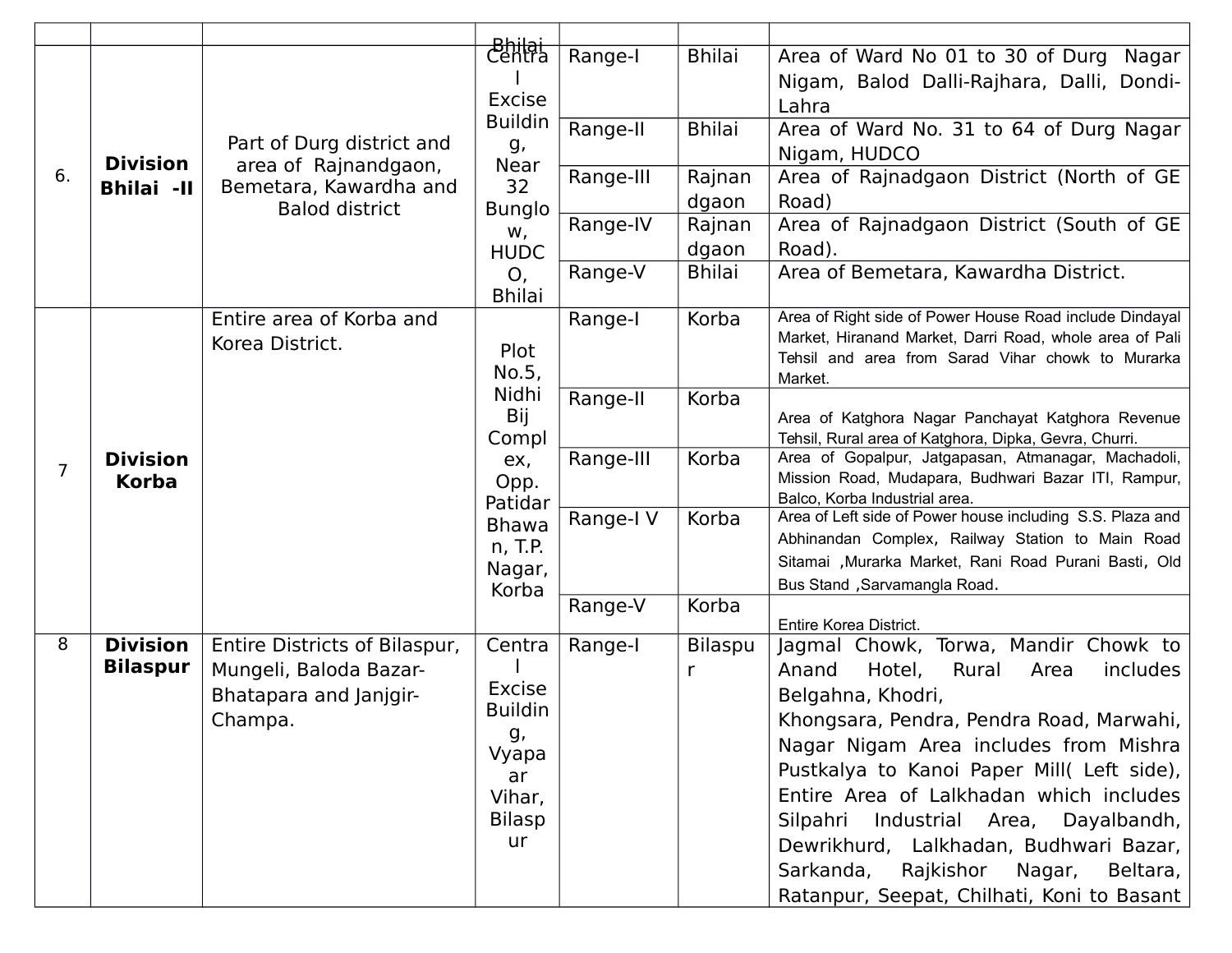|           |         | Vihar, Both sides of CMD college which        |
|-----------|---------|-----------------------------------------------|
|           |         | includes Medical Complex Telipara, Link       |
|           |         | Road, Both sides of Tarbahar Chowk to old     |
|           |         | High Court Road, Both sides of Gandhi         |
|           |         | Chowk, Bajrang Market, Karbala Road.          |
| Range-II  | Bilaspu | Tifra Industrial Area from Uslapur Railway    |
|           | r       | Fatak to Mansarowar lodge (left side),        |
|           |         | Masanganj, Khaparganj, Right side area of     |
|           |         | Nehru Chowk, Chantapara, Tilaknagar, Old      |
|           |         | Bus Stand, Shanichari Bazar, Rural Area       |
|           |         | From Bilaspur to Takhatpur Tehsil and         |
|           |         | Jarhagaon (Sakri, Bharni, Pedari, Ghutku,     |
|           |         | Ganiyari, Area including Kargi                |
|           |         | Road, Kota), Gond para, Sadar Bazar,          |
|           |         | Vypar Vihar (Maharana Pratap Chowk to         |
|           |         | <b>Tarbahar Fatak</b>                         |
|           |         | Including Vidya Nagar, Vinoba Nagar).         |
| Range-III | Champ   | Entire Janjgir Champa District and Area of    |
|           | a       | Masturi, Gatoura, Jairam Nagar, Malhar,       |
|           |         | Jondhra, Akaltara, Palmgarh, Naila and        |
|           |         | Gopal Nagar.                                  |
|           |         |                                               |
| Range-I V | Bilaspu | Sirgitti<br>of<br>Industrial<br>Area<br>Area, |
|           | r,      | Chakarbhata, Hirri, Bodri, Parsada and        |
|           |         | entire Belha Tehsil, From Uslapur Railway     |
|           |         | Fatak to Nehru Chowk(Right Side) from         |
|           |         | Nehru Chowk to Tifra (Right Side) which       |
|           |         | includes Minocha Colony, Narmada Nagar,       |
|           |         | Sindhi Colony, Ameri Road, Nehru Nagar,       |
|           |         | Shanti Nagar, Om Nagar and Jarhabatha,        |
|           |         | Right side area of Ring Road No. 02 which     |
|           |         | includes Tarbahar, Bannak Chowk, Area of      |
|           |         | Adarsh Nagar from Agarsen Chowk to Bus        |
|           |         | Stand, Shriram Cloth Market, Nirala Nagar,    |
|           |         | Imlipara<br>including Magarpara<br>up<br>to   |
|           |         | Talapara.                                     |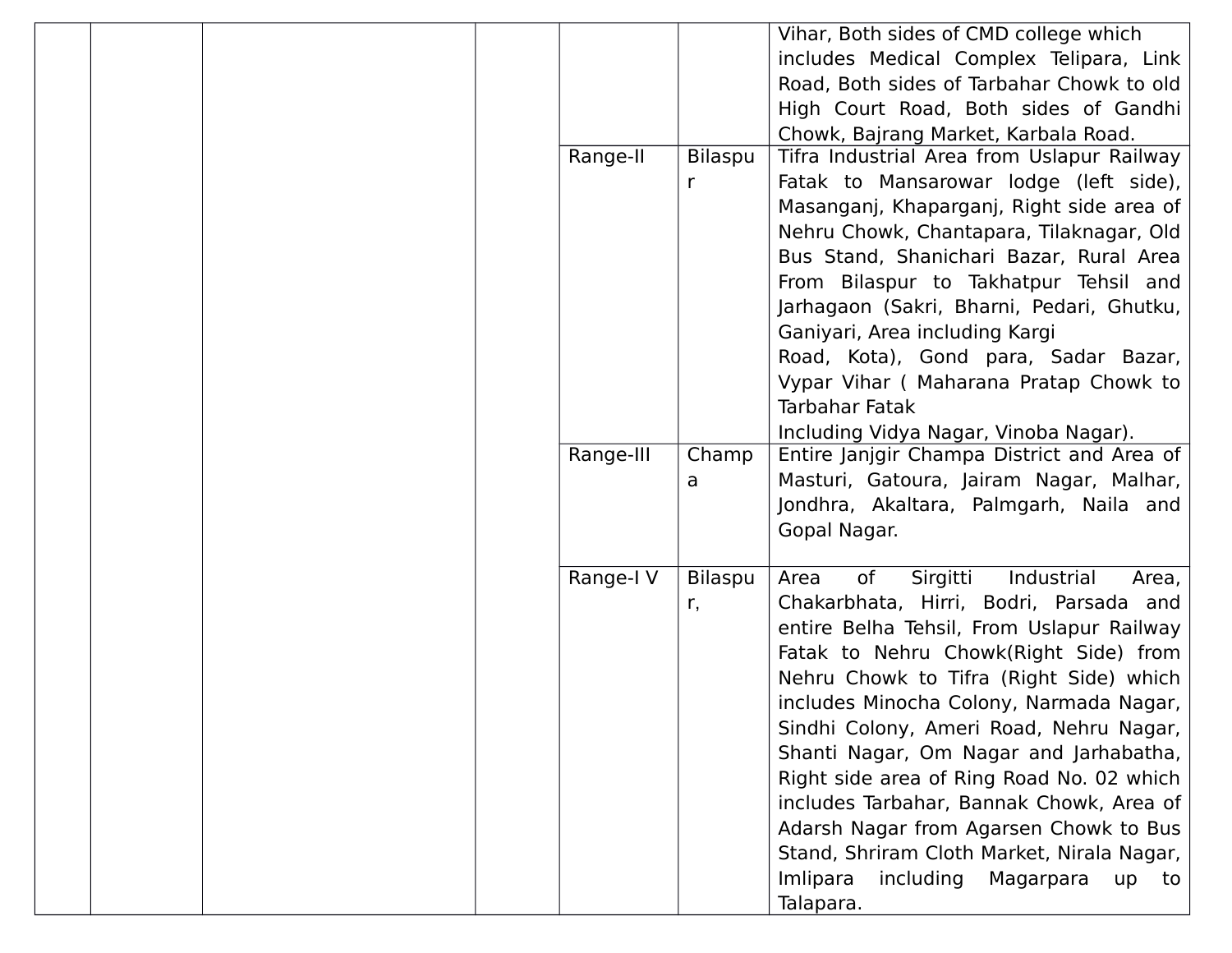|     |                             |                                         |                | Range-V         | <b>Bhatap</b>                               | Entire Baloda Bazar-Bhatapara District                              |
|-----|-----------------------------|-----------------------------------------|----------------|-----------------|---------------------------------------------|---------------------------------------------------------------------|
|     |                             |                                         |                |                 | ara                                         |                                                                     |
|     | <b>Division</b>             |                                         |                | Range-I         | Raigarh                                     | Area of Ambedkar Nagar, Monnet and                                  |
|     | Raigarh                     |                                         |                |                 |                                             | Nalwa, area of ward No. 24 to Ward No. 48                           |
|     |                             |                                         |                |                 |                                             | of Nagar Palika Nigam Raigarh including                             |
|     |                             |                                         |                |                 |                                             | Patrapali, which includes the area of                               |
|     |                             |                                         | Hotel          |                 |                                             | <b>Bedula</b>                                                       |
|     |                             |                                         | Sagari         | Range-II        | Raigarh                                     | of<br>Station<br>Area<br>Para,<br>Nawapara,                         |
|     |                             |                                         | ka, Bye        |                 |                                             | Bhupdevpur,<br>Ganj, Jagatpur,<br>North                             |
|     |                             |                                         | Pass<br>Road,  |                 |                                             | Chakradhar Nagar, Area of Ward No. 1 to                             |
|     | Entire district of Raigarh, | Near                                    |                |                 | 23 of Raigarh Nagar Nigam, Area of          |                                                                     |
| 9.  |                             | Sarguja, Balrampur, Surajpur<br>Jashpur | <b>Dhimr</b>   |                 |                                             | Kharsia Tehsil and entire Jashpur District                          |
|     |                             |                                         | apur           | Range-III       | Raigarh                                     | Area of Subhash Chowk, Indira Nagar,                                |
|     |                             | Chowk                                   |                |                 | Kumharpara , Gharghoda and<br>entire        |                                                                     |
|     |                             |                                         |                |                 | Dharamjaigarh Tehsil                        |                                                                     |
|     |                             |                                         | Raigar<br>h.   | Range-I V       | Raigarh                                     | Madhubanpara,<br>Richapara<br>entire                                |
|     |                             |                                         |                |                 |                                             | Saranggarh Tehsil, Tamnar Tehsil, Lailung                           |
|     |                             |                                         |                |                 | Ambika                                      | Tehsil, Baramkela Tehsil, Pussor Tehsil                             |
|     |                             |                                         | Range-V        |                 | Surajpur<br>Balrampur<br>Entire<br>Sarguja, |                                                                     |
|     |                             |                                         |                |                 | pur                                         | District and other area of Raigarh Division<br>not specified above. |
|     |                             |                                         |                | Raipur          | Range-                                      | Entire Districts of Raipur, Mahasamund,                             |
|     |                             |                                         |                |                 | Raipur                                      | Dhamtari, Kanker, Gariaband, Bastar,                                |
|     |                             |                                         |                |                 |                                             | Kondagaon, Sukma , Bijapur, Dantewada                               |
|     | <b>Customs</b>              |                                         | Centra         |                 |                                             | and Narayanpur                                                      |
|     |                             |                                         |                | <b>Bhilai</b>   | Range-                                      | Entire Districts of Durg, Rajnandgaon,                              |
|     | Division,                   |                                         | Reven          |                 | <b>Bhilai</b>                               | Kawardha, Bemetara and Balod.                                       |
|     | Raipur                      | Entire jurisdiction of Raipur           | ue             | <b>Bilaspur</b> | Range-                                      | Entire Districts of Bilaspur,<br>Mungeli,                           |
| 10. |                             | Commissionerate in the State            | <b>Buildin</b> |                 | Bilaspu                                     | Baloda Bazar and Janjgir-Champa.                                    |
|     |                             | of Chhattisgarh.                        | g,<br>Civil    |                 | r                                           |                                                                     |
|     |                             |                                         | Lines,         | Korba           | Range-                                      | Entire Districts of Korba and Korea.                                |
|     |                             |                                         | Raipur         |                 | Korba                                       |                                                                     |
|     |                             |                                         |                |                 |                                             |                                                                     |
|     |                             |                                         |                | Raigarh.        | Range-                                      | Entire<br><b>Districts</b><br>Raigarh,<br>Sarguja,<br>of            |
|     |                             |                                         |                |                 | Raigarh                                     | Balrampur, Surajpur and Jashpur.                                    |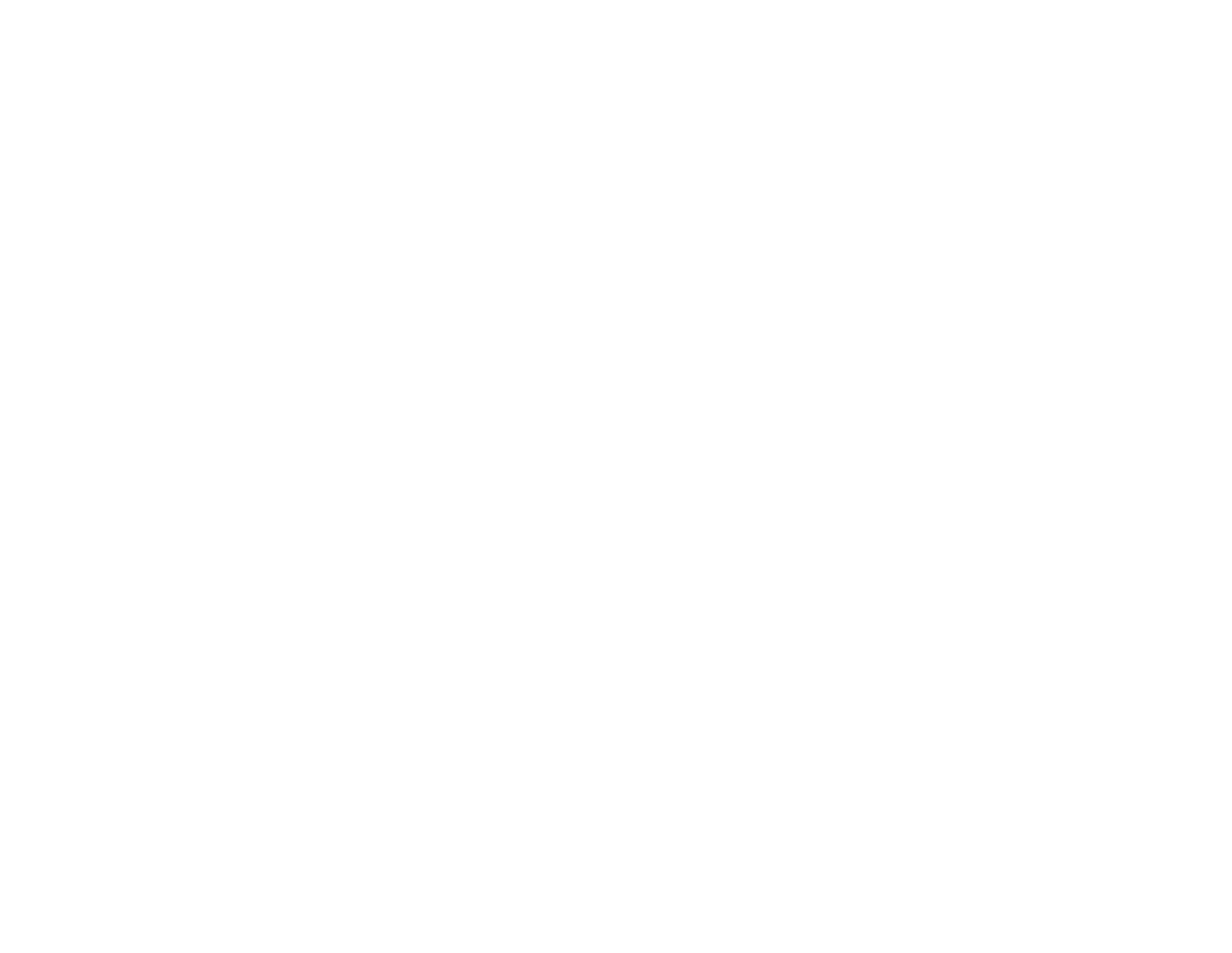### **Annexure – VI of the Trade Notice No. 04/2017 dated 22.06.2017 issued by Bhopal Zone**

 **Circle – wise jurisdiction of Audit Commissionerate of Central Tax, Bhopal**

| S.N | <b>Name of the Circle</b>   | Jurisdiction of the Circles in terms divisions of the          |
|-----|-----------------------------|----------------------------------------------------------------|
| о.  |                             | <b>Commissionerates</b>                                        |
|     | Audit Circle - I, Bhopal    | Bhopal-I and Sagar divisions Divisions of Bhopal               |
|     |                             | Commissionerate                                                |
| 2.  | Audit Circle - II, Bhopal   | Bhopal-II, Bhopal-III, Bhopal-IV divisions of Bhopal           |
|     |                             | Commissionerate                                                |
| 3.  | Audit Circle, Gwalior       | Gwalior-I and Gwalior - II Divisions of Bhopal Commissionerate |
| 4.  | Audit Circle - I, Jabalpur  | JABALPUR-I, JABALPUR-II & Chhindwara Divisions of Jabalpur     |
|     |                             | Commissionerate                                                |
| 5.  | Audit circle - II, Jabalpur | Narsinghpur, Katni & Damoh Divisions of Jabalpur               |
|     |                             | Commissionerate                                                |
| 6.  | Audit circle - Satna        | Satna and Rewa of Jabalpur Commissionerate                     |

# **Annexure – VII of the Trade Notice No. 04/2017 dated 22.6.2017 issued by Bhopal Zone**

 **Circle – wise jurisdiction of Audit Commissionerate of Central Tax, Indore**

| S.N | <b>Name of the Circle</b>  | Jurisdiction of the Circles in terms divisions of the          |
|-----|----------------------------|----------------------------------------------------------------|
| О.  |                            | <b>Commissionerates</b>                                        |
| 1.  | Audit Circle - I, Indore   | Indore-I, Indore-II & Indore-III Divisions of Indore           |
|     |                            | Commissionerate.                                               |
| 2.  | Audit Circle - II, Indore  | Indore-IV, Indore-V & Indore-VI Divisions of Indore            |
|     |                            | Commissionerate.                                               |
| 3.  | Audit Circle - III, Indore | Indore - VII & Dewas Divisions of Indore Commissionerate.      |
| 4.  | Audit Circle - IV, Indore  | Pithampur - I and Khandwa Divisions of Ujjain Commissionerate. |
| 5.  | Audit Circle - V, Indore   | Pithampur - II and Pithampur - III, Divisions of Ujjain        |
|     |                            | Commissionerate.                                               |
| 6.  | Audit Circle, Ujjain       | Ujjain - I, Ujjain - II & Ratlam Divisions of Ujjain           |
|     |                            | Commissionerate.                                               |

**Annexure – VIII of the Trade Notice No. 04/2017 dated 22.6.2017 issued by Bhopal Zone Circle – wise jurisdiction of Audit Commissionerate of Central Tax, Raipur**